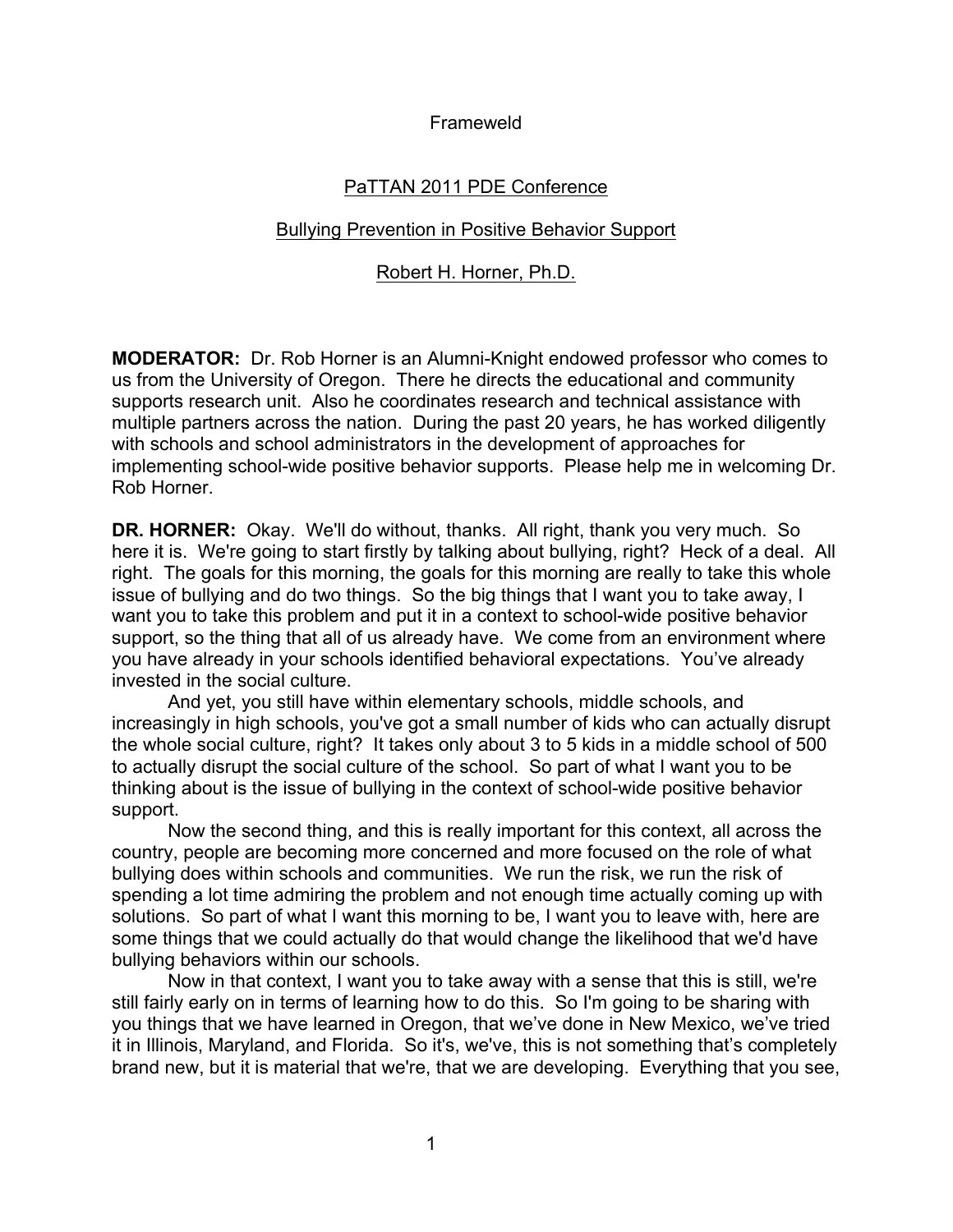all of the slides, all of the materials are available on this website, the PBIS.org website. So everything that you see, you can download and use.

And so those of you who are interested in really copying down everything that's on the slides, go ahead and do that. I'm a big fan of that myself. But I want you to also know that anything that you see, you can actually download. Now one of the technical problems that we have, I'd like to actually show you a couple of videos related to some of the bullying variables. And so the sound system, we haven't been able to get the sound system integrated.

So I've got a little mike up here, so it's going to be little sounds as opposed to big sounds, so I need your help a little bit in that process. The other thing is, right from the beginning, I got to tell you tell you, I'm going to need some volunteers, all right. So we're going to have a little bit of that process going on.

So we've got until 11:00. Those of you, I mean, 11:00, that's two hours from now. We'll take a little bit of break in the middle, there are going to be some activities where you are working together, there are going to be some things that we need to do. But anyone who needs to take a break, go out, do things, come back, that's fine. You should feel free to do this.

The materials that I'm going to present really came about with work that we were doing in Oregon, especially in schools that were doing really outstanding job of implementing school-wide positive behavior support, but struggling with the three or four kids who were just really tough, right? And they weren't really kids who were on individualized plans, but they were kids whose behavior was destabilizing the social culture of the school.

The things that we learned in Oregon, we actually implemented in New Mexico. And New Mexico is, I'm saying in part because we had a school-wide positive behavior support effort going on in New Mexico. And a legislator went to a conference, and he came back, I mean, New Mexico there are not many people in New Mexico, right? So you have one person, you can do can a lot.

So he came back he said, look, I want every school to adopt a bully prevention program, and I want you to buy a bully prevention package, and I want everybody to do this, right? So we actually said, you know, that's a lousy way to actually produce change, the sort of the Band-Aid strategy, putting things on. Build things that are embedded in an organized system, build things that are efficient, build things with the systems that allow them to sustain, and you're going to be much more likely to make things work.

So we actually had this opportunity in New Mexico to test schools that adopted what I'm going it teach you as their bully prevention strategy, versus schools that bought a package and implemented it outside the structure. Part of what we found is a 50% increase in the effectiveness of the program, and a 400% increase in sustainability of the program when you embed as opposed to patch.

So the thing I want you to be excited about, thing number one, this in the context, right, of school-wide positive behavior support. Thing number two, I want you to really focus on not just admiring that fact that bullying is a problem, but I want you to really start thinking about what the heck are we going to do?

All right, so let's start with a little bit of foundation. So why should you be excited about this? Well, the National School Safety Center calls bullying one of the most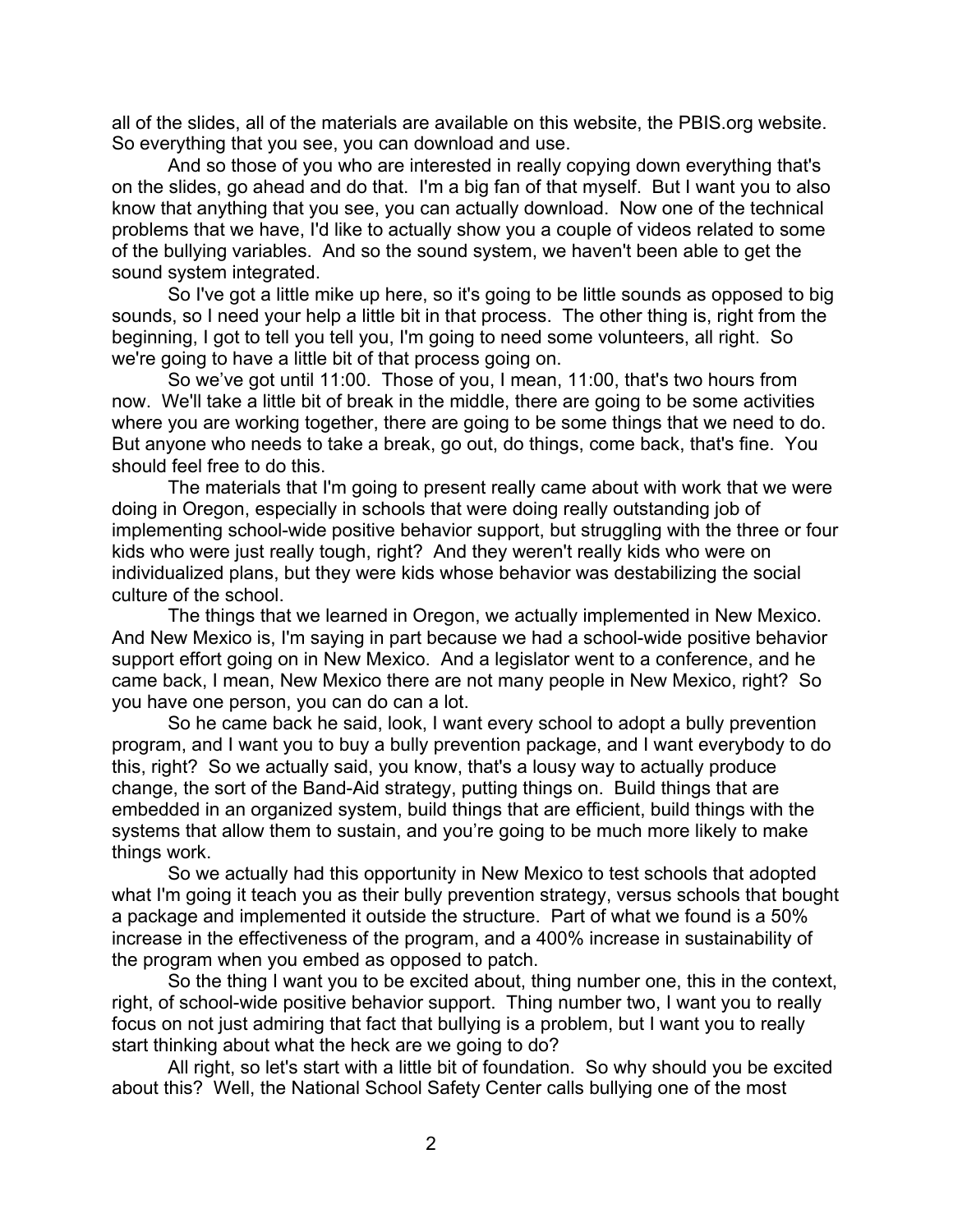enduring and underrated problems in schools. Part of what we're seeing over and over again, even in schools that perceive themselves as doing well, when we do surveys of students, part of what we find is over and over again, the students identify a much more significant issue related to bullying. Bullying is a behavior pattern that student-tostudent very seldom, very seldom do people do bullying, right, to get adult attention. Bullying is typically focused on activities and things that happen outside the purview and the perception of adults.

So one of the things I want you to worry about, I want you to be thinking about the extent to which we're tapping in to what kids are telling us. The other thing is that bullying is a behavior pattern in which everybody loses. The person who's the perpetrator of the bullying, the person who's the victim of the bullying, and even more recently, research documenting people who are bystanders, people who see bullying happen are more likely to have problems related to academic achievement, to dropping out, to all of the indicators that we're being held responsible for.

Not only that, more recently, people have been able to actually identify that the long-term effects extend into patterns of adulthood. There is a guy named Hill Walker who did very, very early work on aggression and bullying in schools. And one of the things that he identified is he said, you know, too often we keep doing this thing where we say, well, a kid is young and is engaging in these behaviors, and we say, well, he'll outgrow it, or she will outgrow it.

And part of what he showed is there's a 47% conditional probability that if somebody is aggressive and bullying in third grade, they'll be aggressive and bullying in eighth grade, they'll be aggressive and bullying as an adult. So one of the big messages, those of you who are in elementary schools, this is not something to pass on, right? And in fact, I work a lot with people in high schools, and they say bad things about us, those of us who work in elementary schools, right?

They want to know why didn't you deal with that? Why didn't you teach them to read and teach them to behave when they were little? Okay. So that's part of it. Now part of what is also really a critical thing, and we really are just beginning to catch this, are the number of children who move from school to school to school to school, especially kid who are can coming from low-income groups. Moving from school to school creates very difficult social patterns for kids to develop and especially in elementary schools.

You want to look at kids who are at risk, you can have them take a whole bunch of tests, but one of the best things, go onto a playground and watch children who have difficulty joining a play activity. If a kid has difficulty joining a play activity, the likelihood that they will be alienated, they'll be shifted into the deviant peer group, they'll start developing the behavior patterns that put you on the track to doing bullying goes way up.

So part of what we've got, I want to argue that every single school that we're dealing with has kids in the school who are engaged in bullying. And part of what we are about, in terms of talking about positive behavior support, is really about building schools that have an effective, rich, positive social culture. So how are we going to deal with that? Well, let's agree first, what is this thing that we're calling bullying? Okay.

I want everybody to think, I want you to think about a situation where you, something that you've dealt with that's been bullying, I'm going to ask you for a couple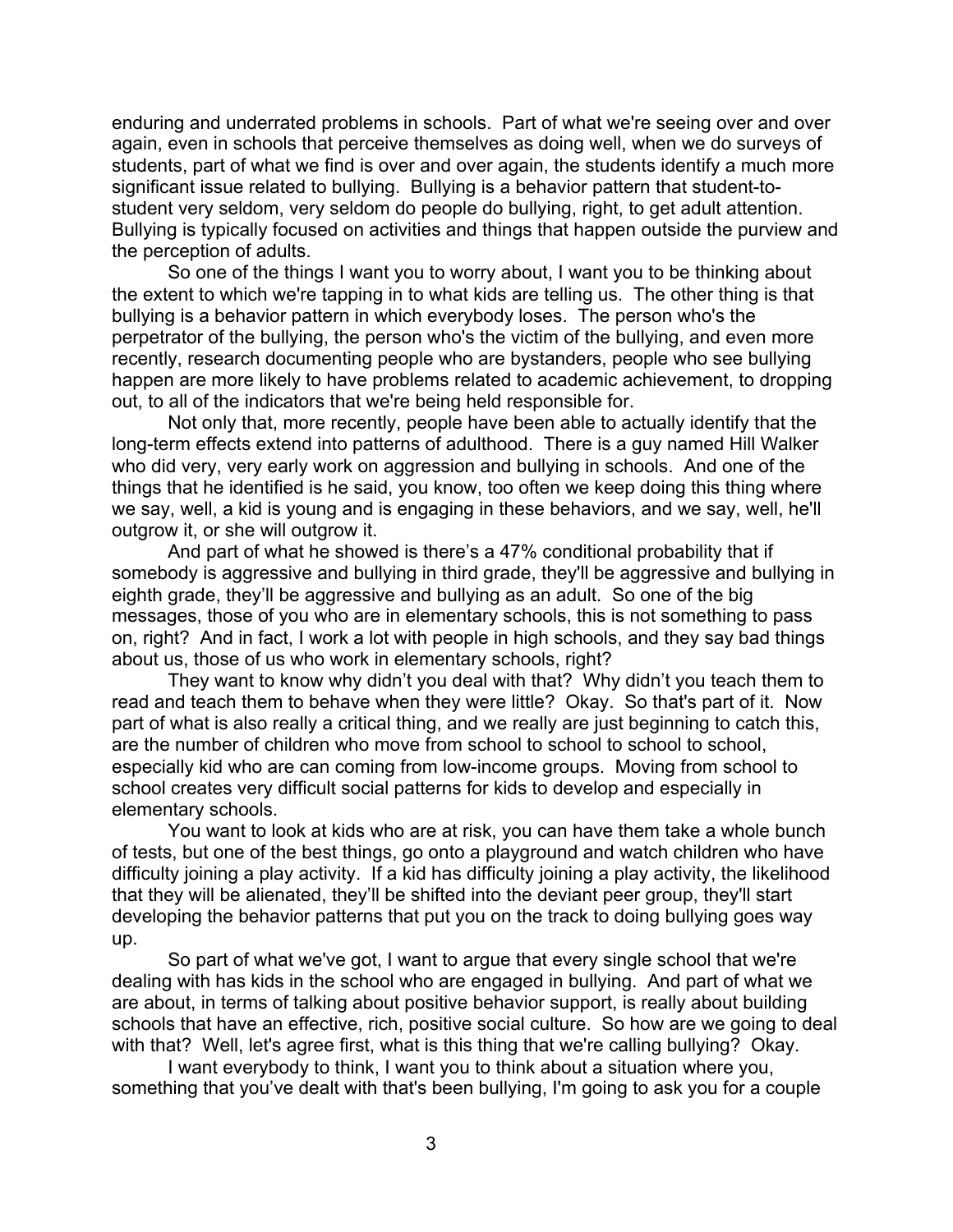of examples. But let me give you just a little bit. Part of what I want to argue, bullying is described in different ways, but essentially, we're going to talk about aggression, harassment, threats or intimidation. One person, and people talk about status and control, those are harder things to actually control or measure.

Part of what I want you to think about is I want you to think about the number of times when you get name calling, the number of times when you get denigration of one child by another, the number of times where you get exclusion. And you heard yesterday, many of you about cyber-bullying, which is increasingly on the rise. But I'm going to actually, we've just done an analysis of our data related to cyber-bullying, and while it's actually really devastating, there are a couple of pieces we're going to come back to, and I can share with you about strategies that you can use.

The thing that we see over and over again though, is this sense of kids feeling unsafe around their peers. Now let me give you a couple of quick examples. Let's see if this will work. And let's, we're going to try and do this moving up the grades, the age level. So here's preschool, bullying in the preschool level.

### [Videotape playing]

Okay. You've been there? All right, now I want you to look what happened. First off, quick digression, I love this because every time I show this, I watch that little girl. I want you to know two things. Watch the fact she doesn't give up, and she doesn't hit back. All right. I mean, you've got to love that little girl, right?

But part of what you're seeing, I want you to think about a situation that clearly the issue that's controlling there is getting access to the toy, right? So there is something that is between the two kids where what we're looking at is we're looking at getting access to the toy. Let's look at something a little bit different. How about something a little cleaner in elementary school? Kid in a break period has popcorn.

## [Videotape playing]

All right. Now things I want you to look at there, and I'm going it show you this one again, it's really quick. And except for the one with the little kids in the playground, these are all mocked up. I mean, we trained them to do these. These are really good kid who we taught to behave badly, right. I want you to look, who is victim, who's the perpetrator, and who's the bystander?

And I want you to start thinking about those roles right now, because the roles come across over and over and over again. Big message, you will not deal successfully with bullying unless you deal with all three roles. So I want you to be thinking, the kid who's engaging in the aggressive behavior, the kid who is experiencing or receiving the aggressive behavior, and somebody watching. Watch the roles.

#### [Videotape playing]

Okay. Notice that the bystander did nothing. In fact the bystander got some popcorn, right? Okay. Major issue in schools using school-wide positive behavior support, the bystander cannot be held harmless, right? Bystanders lose within the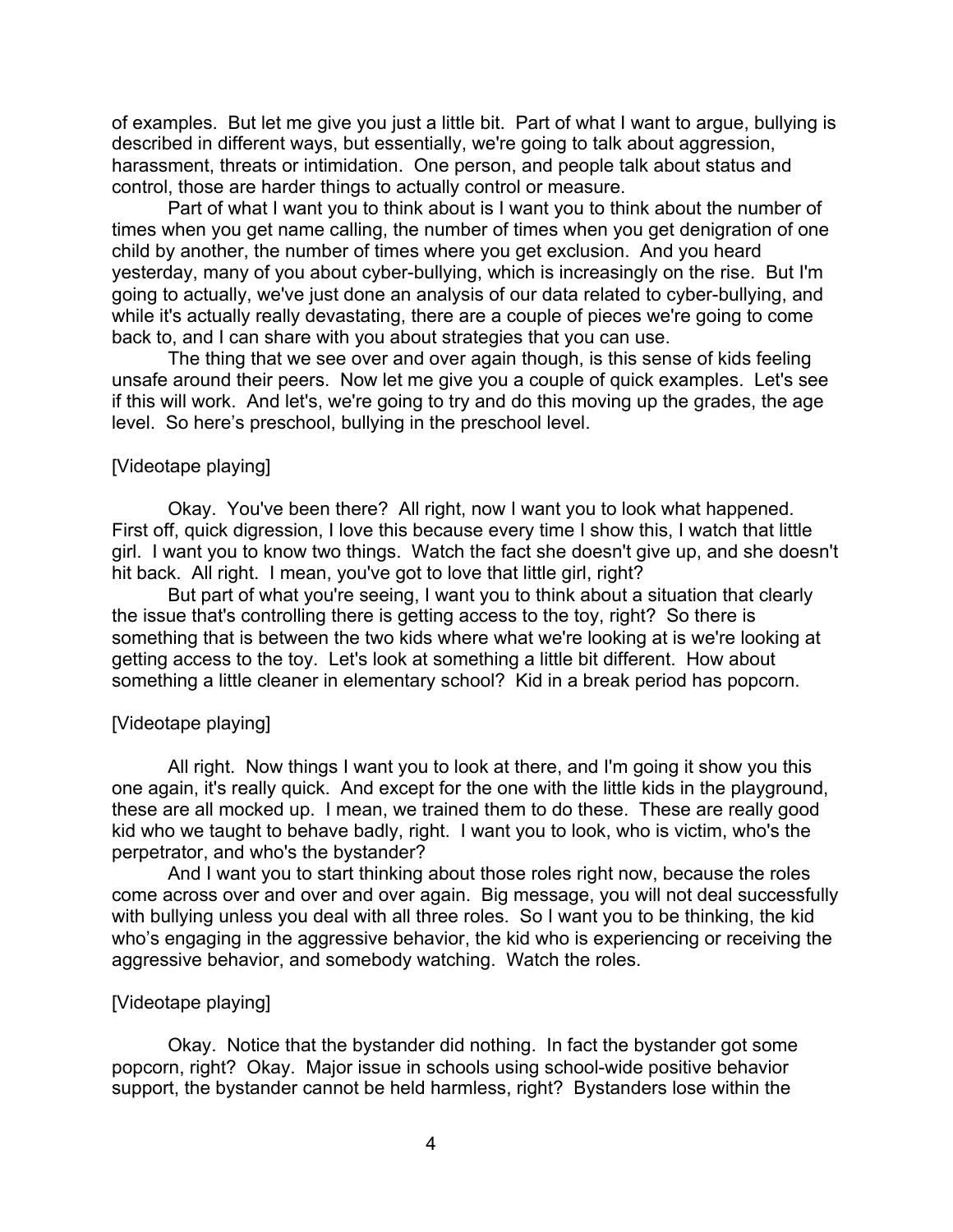bullying process. It is not good to be a bystander in a bullying situation. We've got to label that role, and we've got to give those kids an opportunity to participate. Take a look, here's at high school, one of the best ways of doing bullying in high school is through isolation.

## [Videotape playing]

Okay. A little hokey, but you get the idea? So we've got, there's two things that are there. Notice one, saying bad things about one person, either rumors, notes, and you can do it, this is essentially what the cyber-bullying is all about. And the fascinating thing about cyber-bullying is that it is not just kid-to-kid. It's kids saying things about teachers and administrators and other parents.

I mean, it gets much more complicated. But the point is, rumor transmission, and then the second part is if we identify a student as being a labeled student, then that justifies isolating her. Notice that the young lady in the middle labels the kid, says she's not okay, and then prompts the others to physically hold her away.

## [Videotape playing]

All right. Now watch one more, and this is, this is more complicated. So now, here's what we're trying to get at. What I'm trying to argue, the reason for doing these, I want you to start thinking about bullying you've seen, little people, middle-size people, big people. I want you to think about the complexity. I mean, part of it is, we get an emotional reaction when we hear the stories. We get a reaction when people talk about, he was a bully. I mean, the label itself evokes all sorts of things.

Most of us can remember times when we are in school, and we experienced something that we would have called bullying. Some of us, who will not be asked to raise our hands, can probably they think of situations where others thought we were the bully, right? It ends, so part of what I want you to come back to over and over again, is that this is something that is ubiquitous, it's part of the system, it's something that kids are doing without necessarily labeling it such.

And we are just beginning to open what is going to be a real deep hole, we need to pay attention carefully. So watch this, this is much more complicated, takes a little more time. The questions I want you to ask, who's the perpetrator, who's the victim, who are the bystanders, what were the behaviors, why did they keep happening? Why did they keep happening in this situation?

[Videotape playing]

## **DR. HORNER:** Okay. What happened?

**WOMAN:** . . . got rejected because she wasn't getting any attention . . . bully . . .

**DR. HORNER:** All right. Tracy, who's the young lady in the middle, so Tracy started off making very appropriate social initiations. She received rejection from the peer group. So she actually was a victim of being rejected by the peer group. The other young lady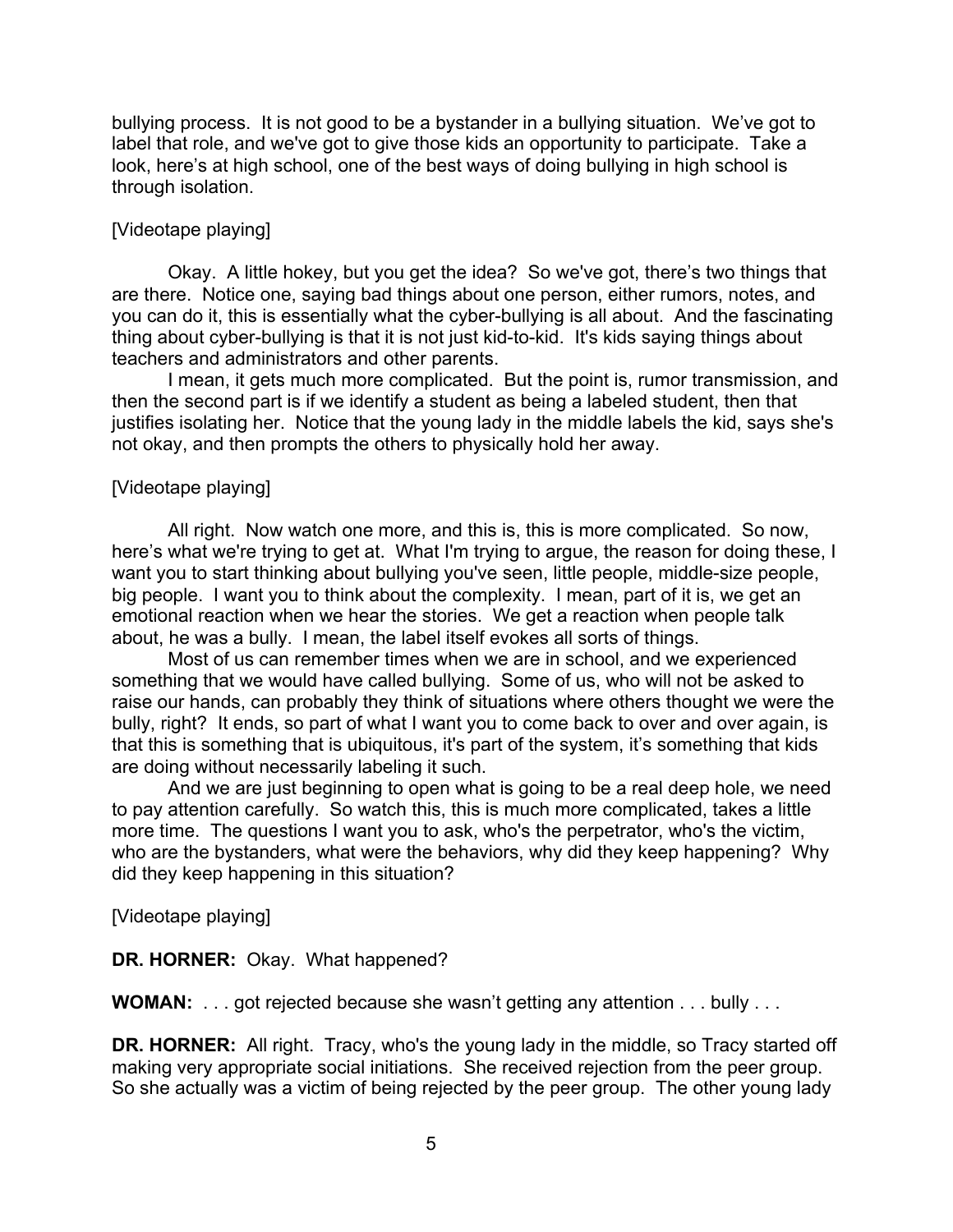came and sat down and Tracy found that by being belligerent and aggressive, when you get name-calling, you get social rejection, you get actual physical assault, mini, right? What she got by doing that was not from the victim. It was from the peers, right.

If the other kids hadn't been there, I mean, think about this, if the other kids hadn't been there, would she have engaged in those same behaviors with the young lady who came up? Probably not. So in part, the thing I really want you to think about is what is the likelihood that Tracy will behave the same way in the future?

Very high, right? So when Carl . . . so the guy who is being the teacher, he's actually a professor of special education at University of Arizona. This slide, this video was used at part of his dissertation where he was looking at training people in terms of doing functional assessment.

But part of what she, she's not responding to his contingencies. She's responding to what happens with the peers. Make sense? All right, I want you to, from this, I want you to leave with two things. Thing number one, I want you to have a sense, this is really serious stuff. It's much more prevalent than we give credit to. Second, unlike a huge amount of other behavior, this is not really something that we are going to make a difference in by ourselves. Adults are not going to change the likelihood of bullying by themselves.

So the big message that we want to take away is that if you are going to alter the frequency, pattern, and format of bullying in school, you will not do that unless you alter the way that students respond to bullying behaviors. Unless we change how kids respond, we won't build the social culture that will make things work. All right, now that's a fairly strident statement, so let me come back and look just a little bit. There are many, many programs right now that are being pushed that are bully prevention, bully identification, bully this, bully that.

Almost all of those programs have features that are wonderful. I mean, there's almost no program that doesn't have real merits. But here are some things I want you to worry about. Okay. So if you're thinking about instituting school-wide positive behavior support with bully prevention, ready, I mean, that's really why we're here, what would you do, and what would you be really worried about? Well, worry number one, I want you to separate what you do with the students versus what you do with the adults. I want you to separate what you're going to do with the students versus what you do with the adults.

With the adults, it is very appropriate to label what bullying is. It's perfectly okay for the adults to say this is what we're really focused on. We want to decrease the aggressive behavior that students engage in with each other. We want to decrease name-calling, we want to decrease intimidation, we want to decrease aggression both physical and verbal. Great. With the kids, part of what I would argue, with the students, never use the B word. Because one of the things you want to worry about is a thing that a guy named Tom Dishion calls deviancy training.

And what he found is when you come in and you say, okay, now, Ron, I want you to show us bullying, and you should, now show us physical bullying, show us verbal bullying, all right. Everybody, now you've all watched Ron do that, right? Don't do that, okay. The likelihood that there will work is really, really low. In fact, what happens is kids learn bullying. And in fact one of the great things, there is actually a guy named Mike Posner who did some of the early FMRI research, the brain imagery stuff.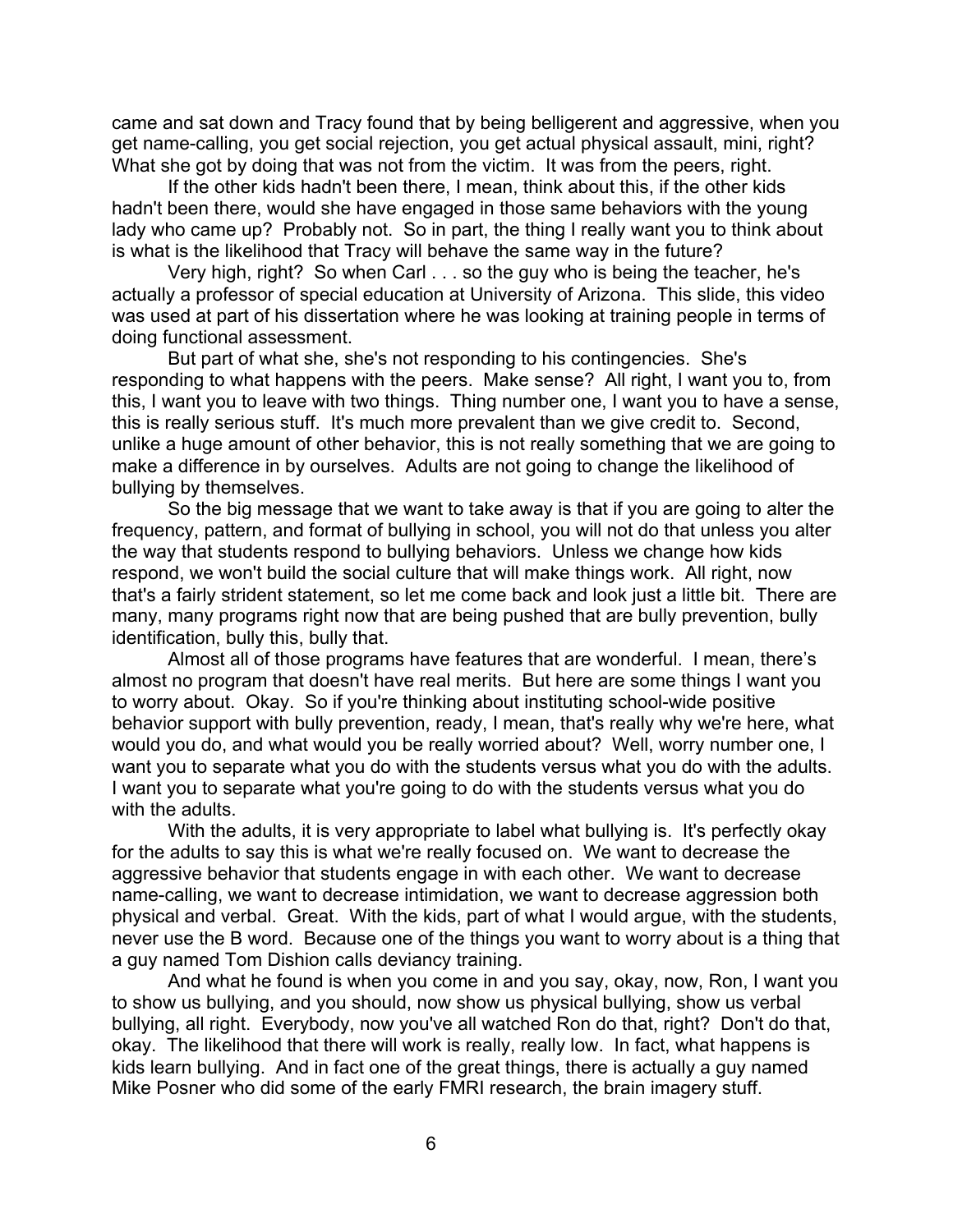There's 92 different places where you actually attach, and you can watch brain images. And so they did these complicated studies, and they are very difficult to look at. But essentially, if you take a middle school kid, and you say, I want you not to think about X, that's exactly what shows up, right? All right. If you say no hats, the first thing that goes on is hats, bang, bang, bang, bang, right? So if what you say is no bullying, first thing they're doing is cognitive rehearsal of bullying.

So one of the things I want you to worry about, when what we do is we do a lot of labeling of a behavior and emphasizing that behavior, then what we end up doing is actually inadvertently teaching that behavior. So one of things, I got to, I want you to really be excited about this. One of the things you've already done is you have, through you're school-wide behavioral expectations, taught something that looks like be respectful of others.

You have different words for it, but the basic message is, cowboy, if you're going to be in this school, I want you to take advantage of understanding that your behavior affects everybody else around you, right? Your behavior affects others. That's what being respectful means. And I want you to recognize that, so how are you being considerate of the other people? You don't have to use respect as the word, but here's the deal.

If you've taught being respectful, then everything, everything that we identify as being bullying behaviors is an example of not being respectful. The thing you want to teach is teach doing to the right way. Everything else is an example of not being respectful, not being considerate, not being caring, right? So use, teach that as a discrimination, and in most cases, one of the things I would be excited about, my bet, I mean, we were just here giving out banners, heck, right?

One of the things that I would expect in Pennsylvania is that if you walked into the school, and you were to ask a kid, is this being respectful, they'd say, yes. Is that being respectful? No. But I want the label not to be bullying. I want the label to be not respectful. See the difference? So be careful. One of the things that the research tells us, and I've got to tell you, the great thing about being able to come up and do this, is having been a teacher, we've made all these mistakes.

I mean, what I can tell, George Sugai has made these mistakes. So don't feel bad, right? Just don't do it again. All right, don't do it again. All right. So the first thing, don't teach bullying. Second thing is don't blame the bully. The other thing that we see over and over again, and especially, one of the great things, remember the zero tolerance laws and regulations, legislators, politicians, one of the great things we want to do is stand up and say, by George, we are not going to tolerate these behaviors in our schools, right? We are not going to put up with this.

And we want to identify and label bullies. Basically, give it up. Part of what the structure tells us is that the patterns and the systems are far too ubiquitous. There is not a model that says this is what a bully is, and nobody else is going to fit with that. And especially the cyber-bullying is creating a whole new generation of kids who are willing to engage in bullies. We'll come back to that in a little bit. So part of what we're learning, don't get into identifying, labeling the bully and blaming her.

The big thing that we've learned is if the idea is if we could just get Derek to move to Cincinnati, this would be a great school. No, I mean, seriously. We've all, I mean, one of my sources of shame is when I was a teacher, I had one kid, I have to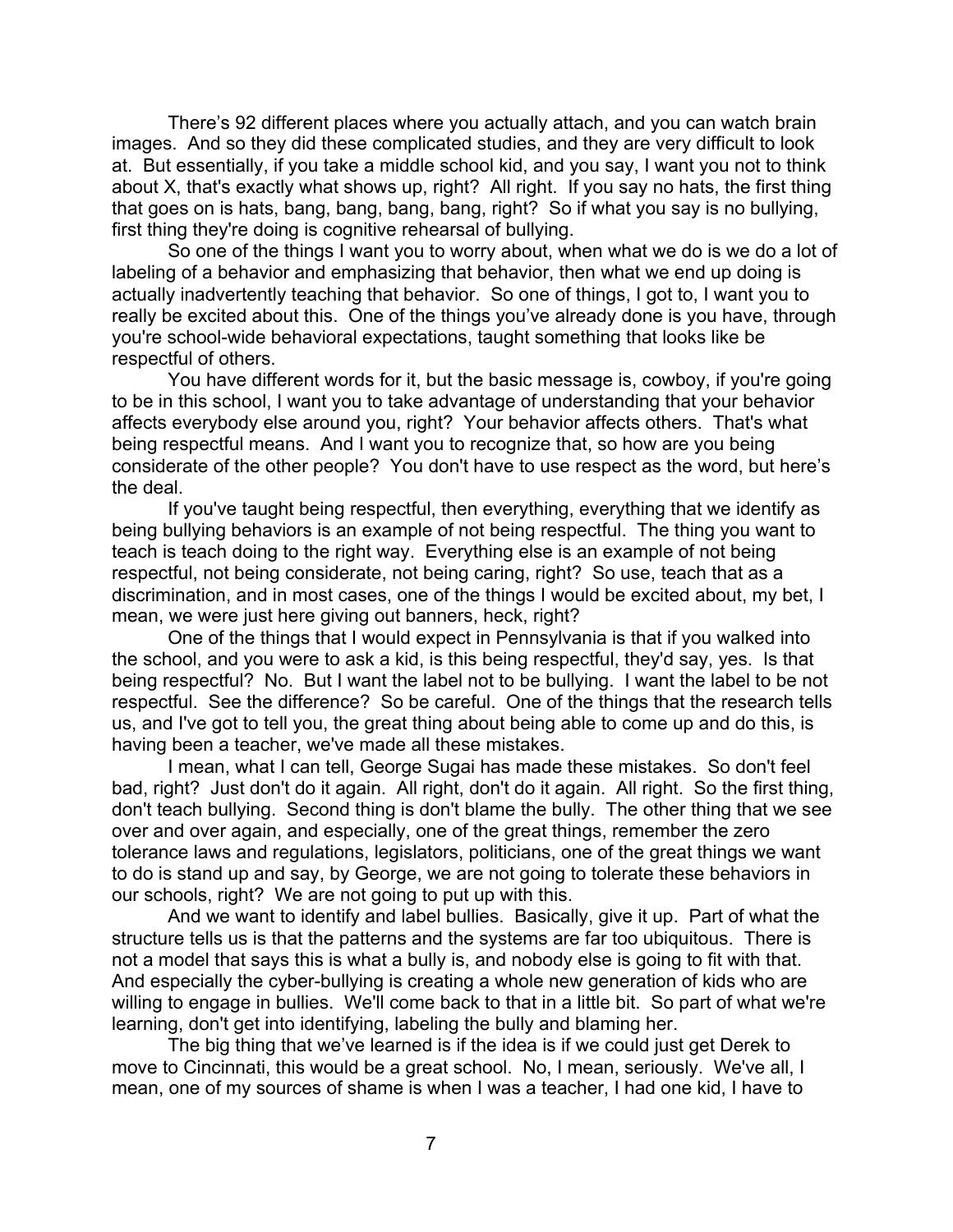admit, when he called in sick, I was not that sorry. You know, it was like, ooh, all right. Okay. But anyway, moving on. Here's what the data tell us.

If you remove the kid who's the key bully, she or he will be replaced within three months. So the likelihood, you get this little bit of freedom from the pain, three months they'll be replaced. So I want you to come back to the main theme about school-wide behavior support. Create a context, create a social community that teaches and promotes appropriate behavior, not just a community that is intolerant of inappropriate behavior, but a community that is consistently, repeatedly, every day, establishing a message that says, you know, we have obligations to each other. There are ways that we expect each other to behave here.

I want you to come, I want you to really think about this. We have surveyed students in schools using school-wide behavior support, fourth grade up to ninth grade. We've done surveys of kids, and the surveys go like this. Do you know the behavioral expectations here, yes or no? Does having behavioral expectations help you, right? Is this something that we should do again next year, teaching behavioral expectations? And we, you know, in a kids' survey you only get about three or four questions that you can ask. But here's essentially, the message that we get every time we've done it is, one, yes, this is a good thing.

In fact, quite frankly, we're surprised you got a teaching certificate without having known this before. I mean, really. It's like come on, duh, tell us what you want before you simply hold us accountable. I mean, it's the, a little bit almost of rudeness in terms of some of the feedback. The other thing that I really like is, and this is especially, it especially shows up with the eighth-graders, right? And it goes like this. I, personally, as a well-emerging, developing, young adult, did not need to be taught the behavioral expectations. But I am so glad you did it for everybody else.

Because I cannot tell you how irritating their behavior is and how it, I mean, it's like social behavior in middle school is a lot like, you know, people's self-assessment of driving. Eighty-seven percent of people think they're better than average drivers, right? It's the same in middle school, better than average behavior. So in part, here's what I want you to do. I want you to build a context where we actually teach appropriate behavior. Bullying, if you see bullying, it's like everything else in behavior support, it's us. It's not the kid, it's us.

To what extent are we creating a behavior that maintains and keeps it going? The other big issue, we focus so much on being irritated with a kid who does bullying. In most cases, the victim comes up, and it's so egregious, it's such an inappropriate behavior. And it is racial or sexual or, in many cases with little kids, they don't even know what the words mean. They just know that they're hurtful, right? So and part of what's going on, if we're going to do this successfully, the thing that I want you to really come away.

I want you to think about Tracy. Tracy would not have retained those behaviors without the active and inadvertent support of the bystanders. Bystanders are essential. You cannot change bullying behavior in schools unless you change the behavior of the bystanders. So I want you to think about that as we move forward. The other thing, and this I want you to come back to because many of us have done these programs of one sort or another. If you put a program in place, the thing I always want you to ask is, what's the likelihood this will be here in three to five years?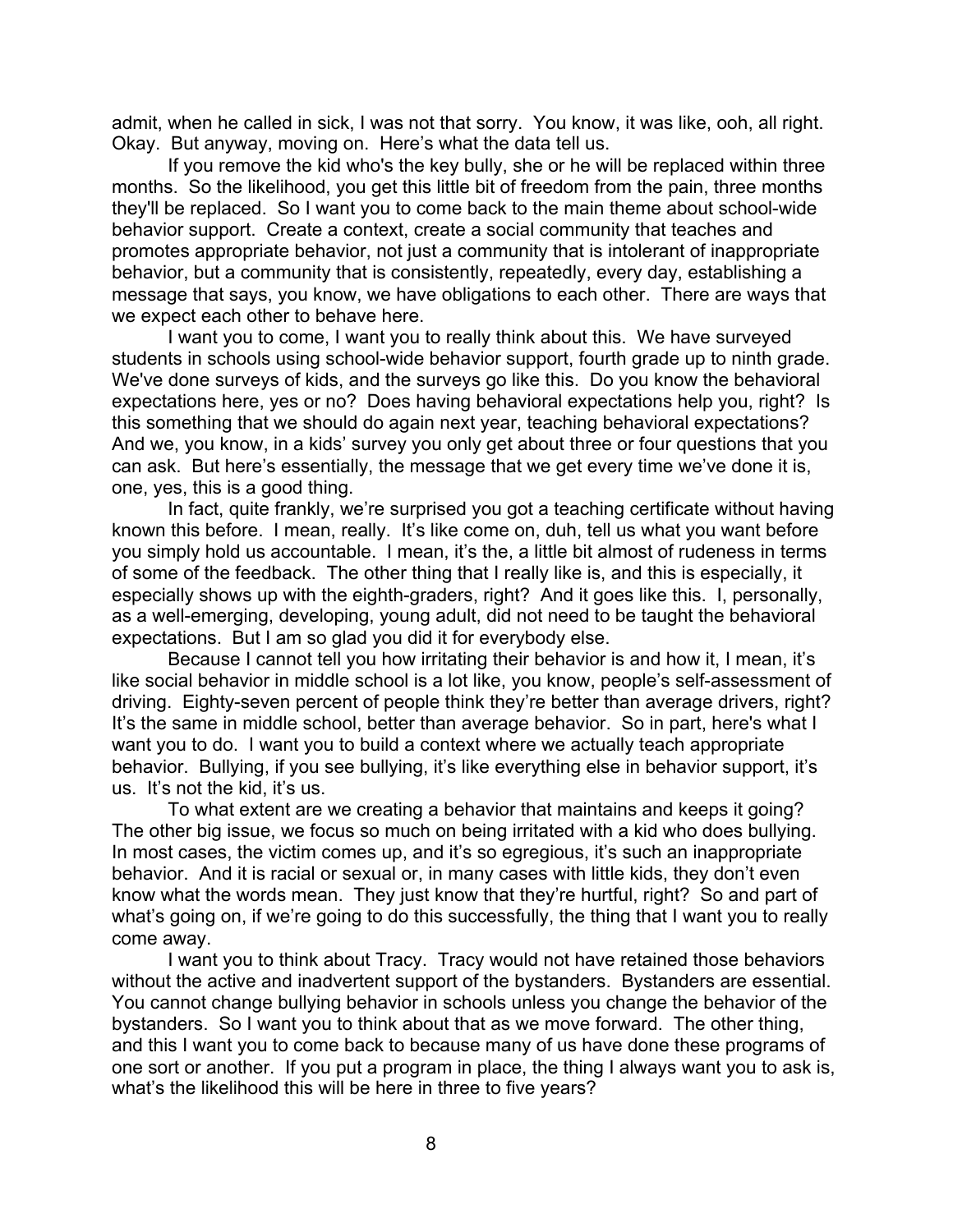And in most cases, the rule that we use with positive behavior support, I want you to put something in place that will last for a minimum of a decade. If it won't last for at least ten years, then it really isn't worth doing. If it lasts longer than ten years, you're not paying attention because we'll have thought of something new in the interim. We've made it better. But put things in place with the idea that it will last for at least a decade. That means how do you teach people to do it? How do you coach people to do it? How, do you have the data systems to tell you if you're doing it? How do you tell if it had an effect?

If we do it this year, what are we going to do next year when we get a whole new set of kids coming in from IS 32, right? So part of it is, how do you build things that are going to work? The other part is expense. If you do things that are separate programs, they are two to four times more expensive than if you embed them in something you've already got going. And right now, we simply don't have the resources to be inattentive to the financial issues. So those are things I want you, you got these five? So I want you to use these as we go forward.

So here's what I want you to think about. All right. So what do we need? We need bully prevention that fits with existing behavior support. We need to focus on preventing, not just responding to bullying. We need practical behaviors that kids can use. And I want you to think about, I want you to think about the emotion that goes in when somebody is actually being called names or being rejected. And oftentimes we do this thing where we way, look, if he's being mean to you, I want you to say, you're being mean to me, and why are you doing that?

I want you to talk it through, and I want you to say, what do you need? I want you to say what do you need? And I want you to come up with something that'll work in between. Basically, that's really hard to do especially when you're in a high physiologically aroused state. I mean, this is a really, we don't do it very well as nationstates. We certainly don't do it very well as drivers. Okay. We don't actually model the behavior very well. In fact, you look on TV, you go to the reality shows, we actually model the opposite. We actually glorify inappropriate behavior over and over and over.

So part of what I want you to look for, I want you to get things that will actually help that are efficient and easy. Don't teach things that are super complicated. This needs to be something we teach that can be used in all places, all times, all situations. Make sense? Very efficient, very easy. The other thing is never put something in place without the organizational systems that will make it work. That means what you do in Room 19, that's sweet, but not good enough. It's got to be the whole school. Use your whole school as the unit of analysis.

So part of what we've learned, part of what we've learned, I want you to keep coming back. Bullying behavior occurs in many forms, locations, but it is seldom maintained by adult feedback. So you just watched some videos, right? You watched the videos. Why, I want you to ask over and over again, why did the kid who engaged in the bullying keep doing it? Do you remember that little kid? He was after the toy. Remember the girls? They were, what they got was social attention from each other at the expense of the young woman who was rejected.

Think about the popcorn. The kid who got the popcorn, he not only got popcorn, you know what, then he, what is he going to do? He's going to take the popcorn, and he's going to take it back to the deviant peer group and share the popcorn and tell the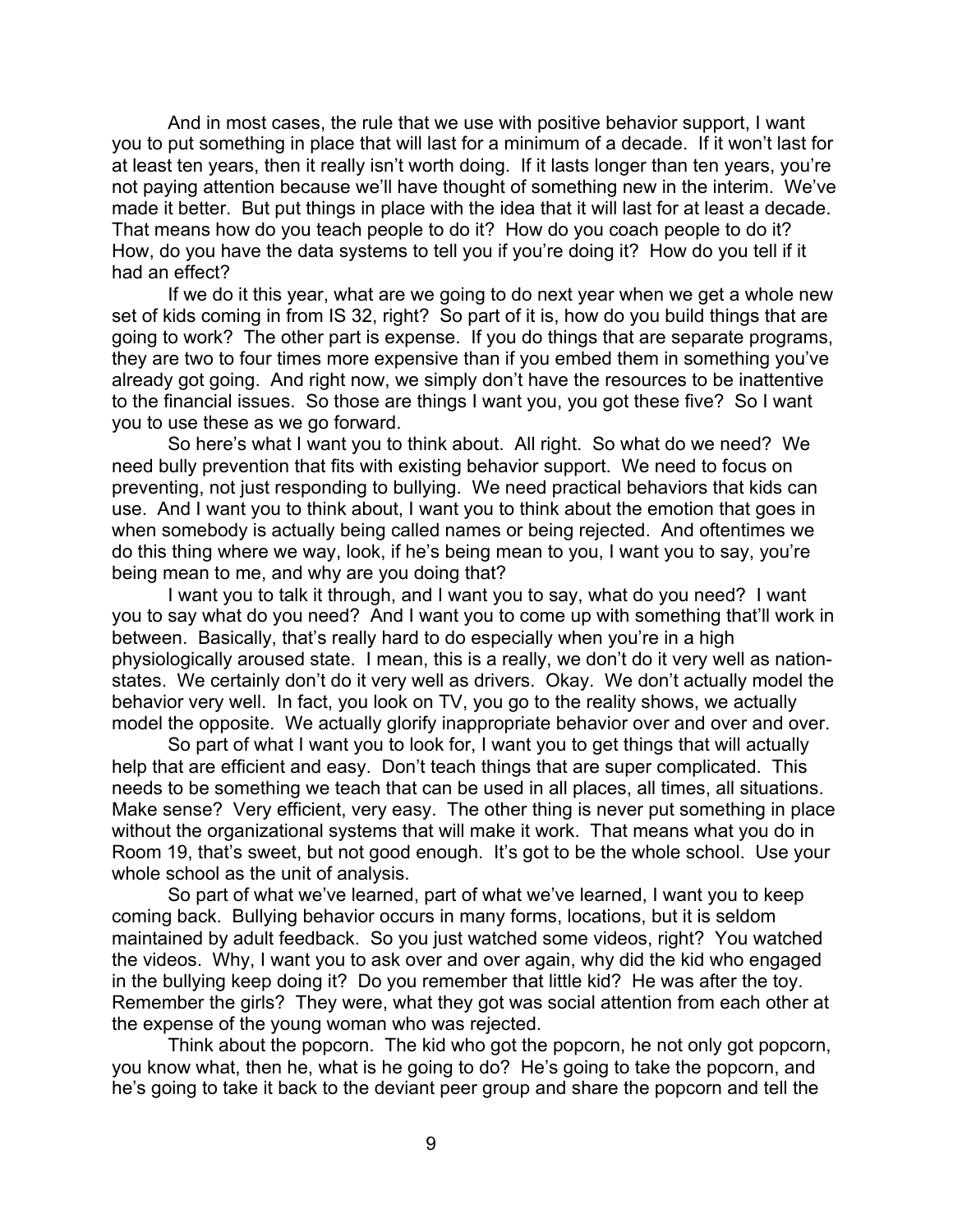story. You can be a bystander without being there. You can be a bystander without being there if you deliver praise for the behavior. Over and over and over, I want you to keep coming back to that.

So in part, the real message, the real message is that the vast majority of bullying behavior is prompted by students and maintained by feedback from students. And we can get in, I mean, there's all sorts of research that's going on right now about the neurology of adolescents and about social interaction patterns and things of that nature. But the bottom line keeps coming back to this. We set up lots of opportunities for kids to behave badly, but the issue really comes down to when students engage in physical, verbal harassment, intimidation, and aggression, too often those behaviors are not just marginally rewarded. They are heavily rewarded by peers.

And they're not just rewarded by the peers. They're oftentimes also rewarded by victims. So we, our heart often times goes out to the victim, but there is a lot of research focusing on how victims in some cases actually recruit the bullying behavior. It is the way that they get attention, and they don't have more effective ways of getting attention. So I want to be honest and careful about thinking about the strategies and the issues, the way about being cruel to one person actually gets you pay off. It gets you attention from the young lady with her hands on her hips.

And it's something that with we see at all grade levels. It definitely cuts across gender. We think of bullies over and over again as boys. Cyber-bullying though is one of the areas where, it's one of the two problem behavior patterns in which girls are more frequently identified than boys. The other behavior pattern is dress code violation, all right. So those are the two that really show up. So we'll come back, and we'll talk more about that. But so here's what I want you to think about. So here we go. All right, so at this point you're supposed to feel bad, everybody feel bad? All right.

So now, what are you going to do? Here's what I want you to do. I want you to think seriously, I want you to remove praise, attention, and recognition that follows bullying. I want you to do this without teaching bullying and without denigrating the kids who have engaged in those behaviors. So if we do that, one of the things that you can do is you can actually teach everybody the right way to engage in behaviors.

This is a manual that you can download off the Internet, remember the PBIS.org website? So this is a bully prevention within with PBS manual. And it has both the instructional package that you would use with teachers, and it has what teachers use to train students. So it actually involves training, and it involves putting things together. It is completely free. You go online, you click on it, you download it. So everything that I'm going to do, I'm going to give you what the pieces are, but I want you to know that there's something you can do where you can actually get the parts.

I'm going to argue that there are five parts to an effective bully prevention program, ready? Here are the five parts. They're always, you know it's always the 12 step, 9-step, 5-step, so here essentially are the, and the reason for doing this, we're going to focus on two of these steps.

But I want you to have this sense of, if you're really talking about decreasing bullying, there are five pieces that I want you to put in place. So step number one, the one you've already done well, I want you to teach school-wide expectations. And one of those expectations needs to be, be respectful, caring, considerate of others. Got it? So if you've done that, and if you've taught that well enough that the students can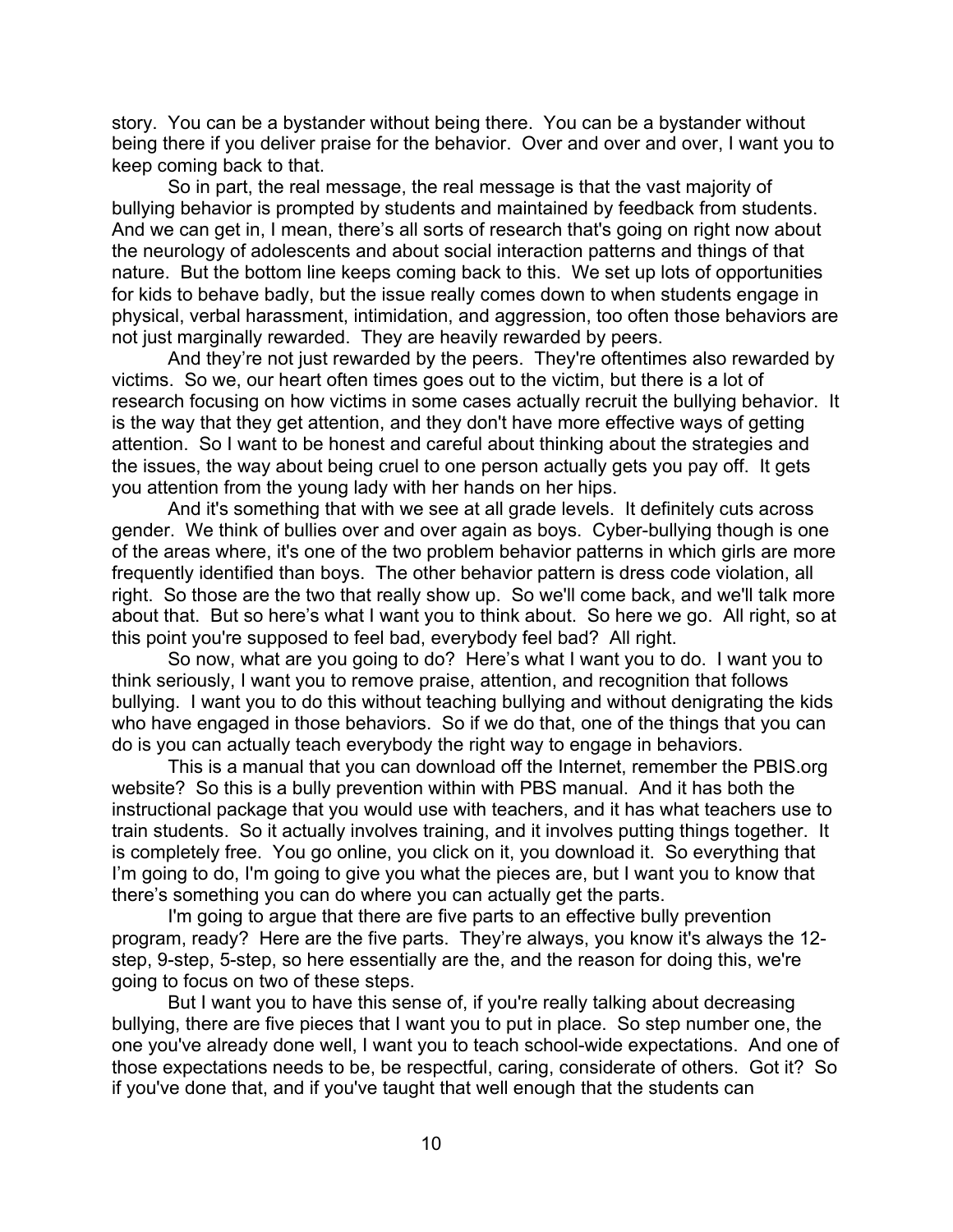discriminate, this is an example of doing it the right way, this is being respectful, this is not being respectful, that level of specificity.

Now I want you, on top of that, so this is Year 1, you teach every to be respectful, responsible, and safe, make sense? Year 2, you come become and you rehearse things I taught you last year, be respectful, responsible, but now, on top of that, here's what I want you to do. I want to teach you, if someone behaves in a way that is not respectful and responsible, what do you do? What do you if someone treats you in a way that is not respectful or responsible? And let's have one strategy.

Now here's what I want you to think about. This is for students. I want you to build something that is not just an individual child's skill. I want you to be build something that is part of social culture. What that means is that Elaine knows what to do if someone calls her an inappropriate name. But she also knows that every kid in the school knows what the expectations are. They know what being respectful is, and they know what they are supposed to do if she tells them that that's not okay.

So I want you to give every single kid in the school the same signal, that says, this is the signal that I think you're not behaving respectfully. Same signal, and we're going to agree on the signal. And in part as a preemption, the signal needs to be both a gesture and a word. The reason for the gesture is that in high physiological rate levels, when you're really agitated, I mean, you're really, somebody calls you, you don't like that word, right? You need something you can do that doesn't require complex verbal behavior. We expect too much, too often.

So I want you to give something that's simple, but the real key to that second step, everybody in the school needs to know, everybody. And I really think, and the reason, I want you to think about how powerful this is, given what you've already taught. Okay, the third thing, faculty and staff. With the faculty and staff, the faculty and staff have to be able to teach this, they need to be able to come back to it over and over, and they need to acknowledge, train, reward and practice these skills with the kids.

One of the critical things, and you need a curriculum that every teacher can use, because you want the teachers to actually teach the kids, and you're going to want them to come back to it. So there are always two curricula. One of is the one that you use with the faculty and staff. The other is the one that the faculty and staff use with the students. Keep coming back to the message that we have with every single thing we teach in schools.

Unless you come back to it, rehearse it, and reward it, acknowledge it, and practice it, it won't sustain. Teaching it doesn't work until you get it to fluency, and you get it embedded. All right. Now fourth part, the fourth part is the data system. I want you to be able to ask two questions, are we doing what we said we would do? Is it benefiting students?

If you already are keeping track of office discipline referrals, that's fine. But one of the things that we're learning, and this is especially important and more important in middle and high school, is if you really want to get a sense of whether this worked, you're going to need to survey the kids. Because we're moving into a much more technologically savvy arena, you can do surveys the fast way. Take advantage of that.

But part of what I would encourage your equity committee or your behavior team, one of the things you want to do if you're going to be implementing something like this is come back and say, what are the kids telling us? Final piece, and this is really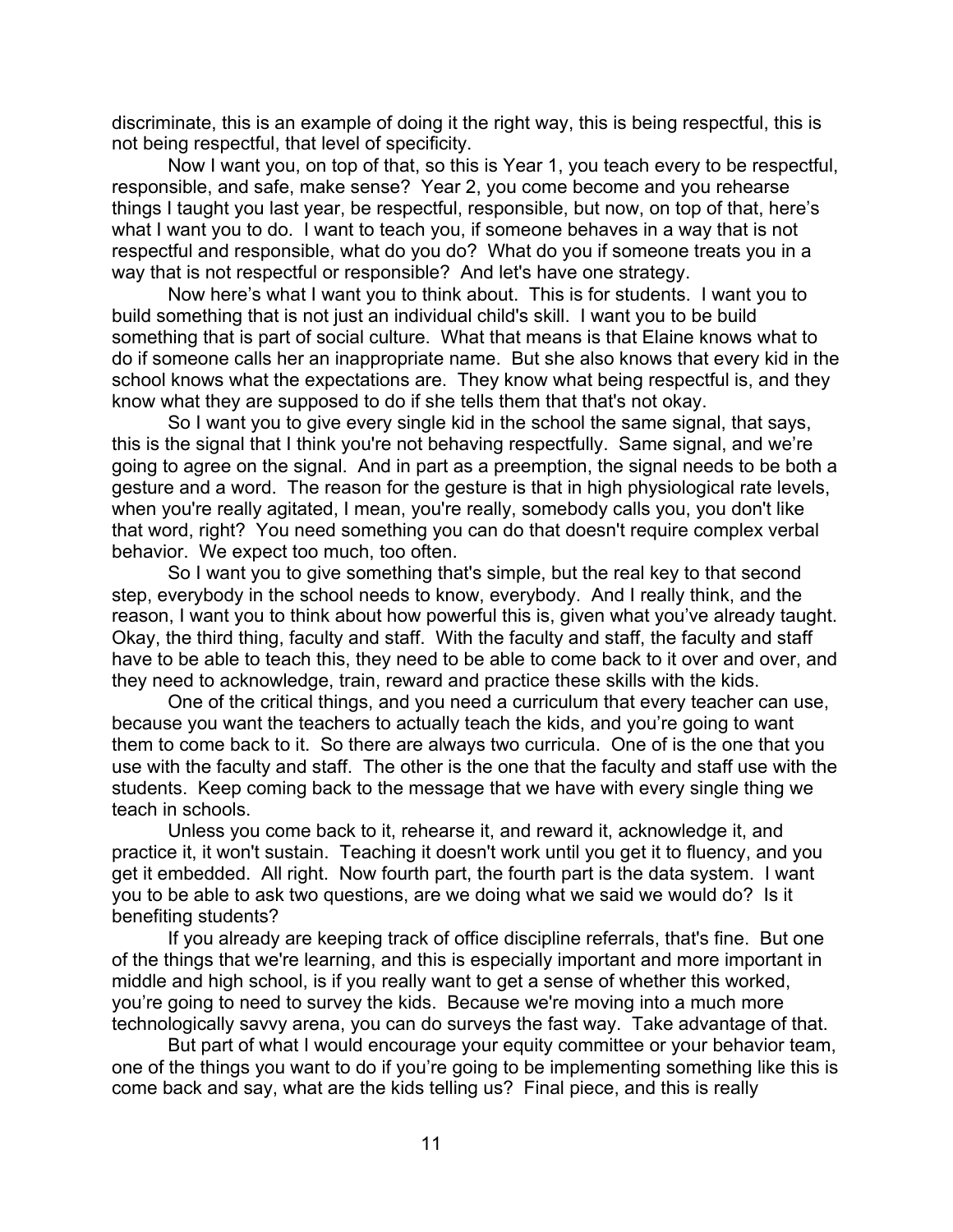important. I don't want to underestimate the fact that we have some students in our schools who actually have mental illness. They actually have neuropsychopathology. They have things that are going to require much more than I'm going to talk about here. So when you move into tier-two, tier-three supports, those are kids for whom individualized interventions are going to be critical.

Here's the big thing about Step five. Step five is we like going to Step five, but if you've been done the other four steps, everything you do in Step five is going to be more likely to be effective and sustained. So an effective, an effective school-wide system for dealing with bullying has five parts. First, you establish the social culture in which teaching and treating people respectfully is something that everybody knows and understands. Two, you teach everybody in the school a common set of responses to how do you respond to disrespectful behavior?

Three, the staff all have a structure, not just for doing the initial teaching, but how to continually acknowledge, reward, and maintain the student's skills. Four, you've got a data system that says, are we doing it, and does it work? And five, you've got the backup system for the small proportion of kids who need much more intense, individualized support. Make sense? All right. This should all be stuff that's pretty clean. This is the part you're already good at. I want you to feel good, right? Feel good? All right. So you've got the school-wide system.

The whole school culture, I mean, if you're going to do this, part of what I want you to be able to do, walk into the school, like on Friday, I said this this morning at breakfast. I want you to actually walk up, take three to five kids, different kids, not all from one gaggle, but, you know, different people, and I want you it say, do you know the behavioral expectations here, right? What does it mean to be respectful right here, on the playground, in the cafeteria, in the classroom, in the hall, wherever you are? Tell me what it means. So being respectful in the classroom, what's an example of being respectful of others in the classroom? That was actually not rhetorical. Yes?

**WOMAN:** Listening while someone else is talking.

**DR. HORNER:** Listening while someone else is talking, raising your hand when you want to speak. Absolutely, brilliant example of being respectful. What is an example of being respectful in an elementary school on the playground?

**MAN:** Taking turns.

**WOMAN:** Taking turns on the equipment.

**DR. HORNER:** Taking turns on the equipment, absolutely. And so if we know that, one of the things we'd want to say is, to what extent does everybody know what taking turns means, right? If I want to get on the equipment, how do I get on the equipment without pushing Mary Ellen off, right? Okay. And I want you to do the same thing, so keep thinking, what does it mean to be respectful in the cafeteria? What does it mean to be respectful in the hallway? What does it mean to be respectful at the bus area? Right? So one, do the kids know what being respectful looks like?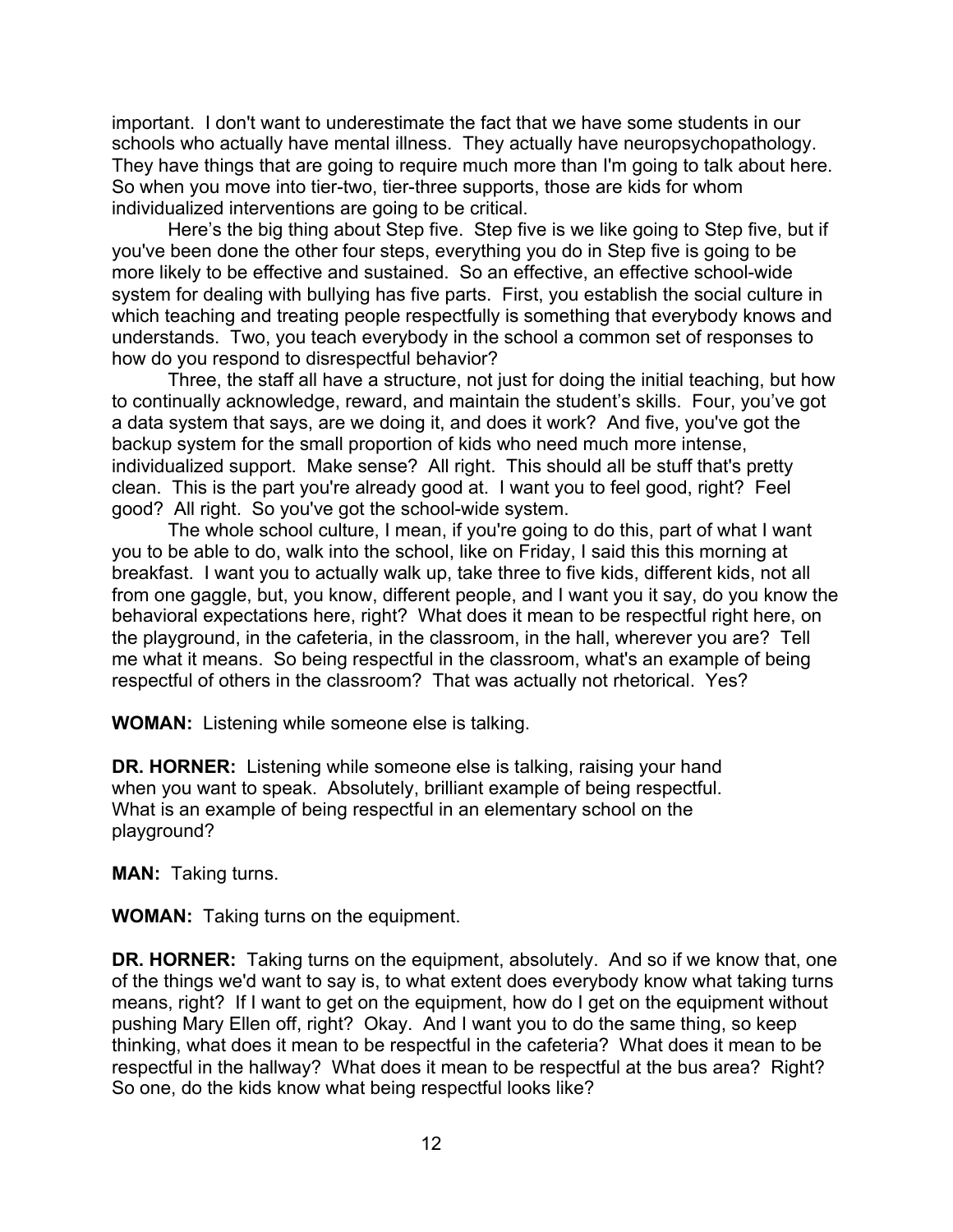Two, can they, do they know what the word is? Do they know what the behavior is? And has anybody acknowledged you for doing things the right way in the past two weeks? Has anybody acknowledged you for doing things right in the past two weeks? All right. So the first thing you're going to do is everybody is going to know what being respectful is, and they can discriminate from being respectful versus not being respectful, right? And part of what I want you to be able to do, is I want you to be able to start relying on them using those words.

That's why the words need to be their words, not our words. You need to use words that are age appropriate. You need to use words that fit with the community that the kids come from. Use words that fit. Don't, in elementary school, talk about perseveration as being a good thing, right? I mean, in fact I was in one, that comes to mind because I was in an elementary school where that was actually one of the behavioral expectations. And I asked this one little girl, I said, you know, what are behavioral expectations here?

She said be respectful, be responsible, and the P word. I said what does the P word mean? She said, oh, it means keep trying. You know, I can't remember what it actually is, but it means keep trying. I said, okay, that's good, right? So you see what I'm getting it? Use the words that resonate, use the words that fit. But I want the kids to be able to recognize what being respectful means. All right. Now so talk about, what can be expected and what's the difference between being respectful and not being respectful, student-to-student, student-to-adult, and adult-to-student?

One of the fascinating things about your data, we looked at office discipline referral data from Pennsylvania this morning, and one of the fascinating patterns was in elementary school, most of the office referrals came from student-to-student interactions. When you go to middle school, the vast majority of office referrals were related to disrespect and insubordination. You know what it takes to be insubordinate? You need an adult, right? So teaching kids, how do you disagree with an adult in a respectful manner?

It's okay to disagree. It's not okay to disagree disrespectfully. See the difference? We don't teach that well enough. All right, the other thing, big message for your adults, and I've, you know, I've got to say, this is always embarrassing, because I've done this so many times, and I always talk to the kids, right? I always talk to the students about how's this working for you, and how's this work, and how's that work? And the thing that I love is that once they've figured it out, once they've figured it out, the real consistent thing, and again, this is again most likely in middle school, is they always point out the adults don't always do it, right?

So in part, we've got to define it in a way where we hold ourselves to the same standards. But here's what I want you to be thinking of. You're going to define the rules, you're going to teach the examples, and I want you to start teaching about how this is going to work in lots of different contexts. Don't just teach being respectful in one place. If kids can do this, they know what being respectful means in all of these different areas. What does being respectful mean if you're going to join the wall ball game, right, on the playground? What does it mean? How does it look like?

Now, you ready? Here's the part that I really want you to focus on, so this is the part about how you actually change kid behavior. Here's what I want you to add to the social culture. If everybody knows what behaviors are harmful, what I want you to do is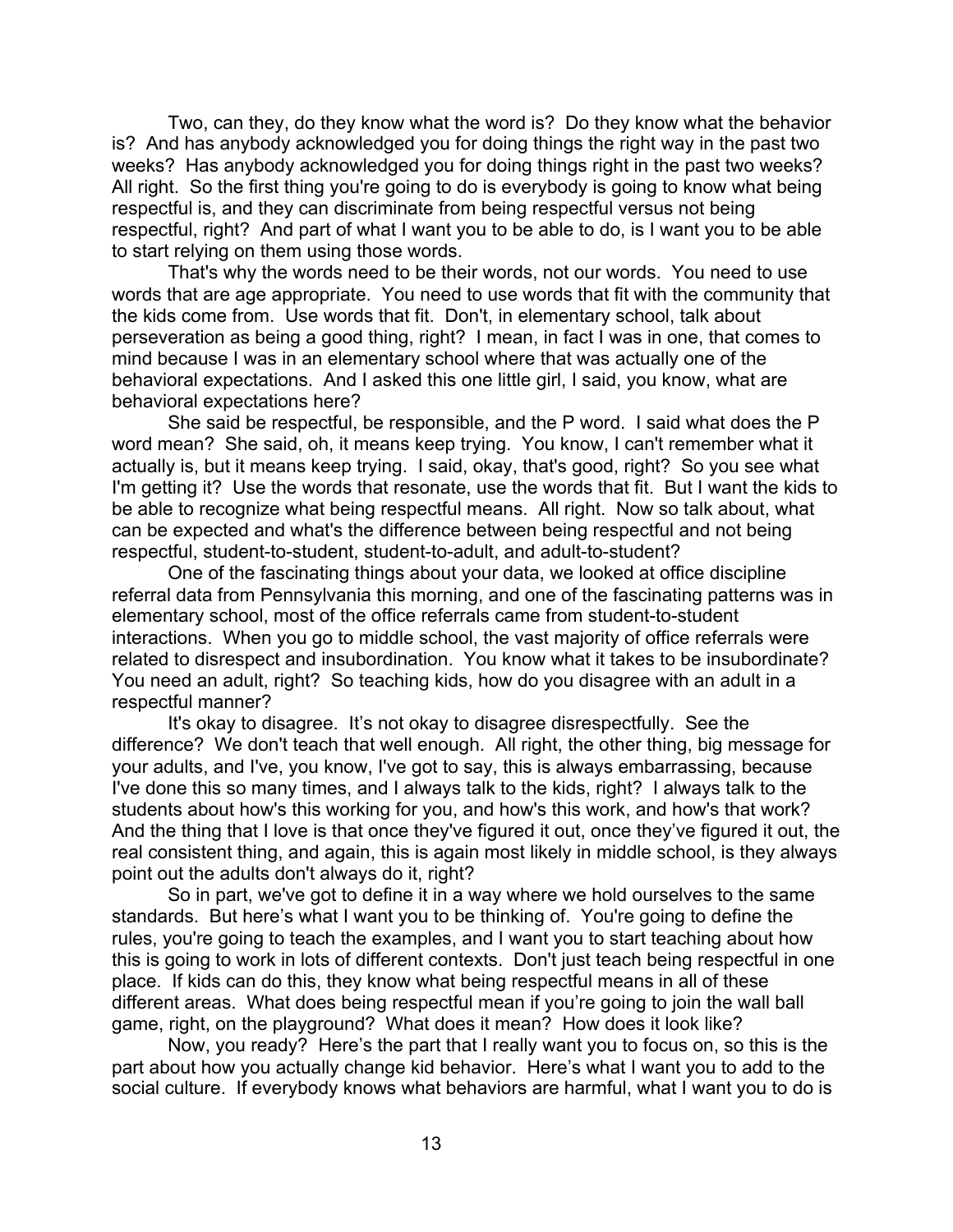I want you, as teachers, you're going to be working with 25 or 30 kids, and I want you to say, what does being respectful look like? Good. All right. What is it when people are not respectful? So, Elliot, what does not being respectful look like? And be careful, I mean, you don't want to get into too much inappropriate language or whatnot. But make it clear that people know what not being respectful looks like.

One of the things that we typically do, how many of you in the past two weeks have been treated in a way that was not respectful? How many of you have been treated in a way that is not respectful? And you're going to get, you all, you're very modest. In most classrooms, in most classrooms, you'll get 80% of the kids are going to raise their hand. Eighty percent of the kids are going to say, I was treated badly, right? Now here's what I want you to think. What should you do? What should you do, now that you know the discrimination, what's okay, what's not okay, what should you do?

What should you do if someone treats you disrespectfully? What should you do if you see someone treated disrespectfully? And what should you do if someone tells you that they think you're being disrespectful? See the difference? Those are three different things. So here's what we've learned. And so at this point, I want you to be thinking about you've got class, here we are, we've got a group of kids. We are really committed to this being an effective learning environment. We are really committed to everybody being treated with respect and care and thoughtfulness.

And part of what you know, is you know when being respectful is. And you know what it feels like when somebody treats you disrespectfully. I want you to ask this question, why do you think people continue to treat each other disrespectfully? You ask that to the kids, and they start pondering. I mean, you actually create a dialogue. Why do you think people, why do you think other children, other students treat people disrespectfully? Why do they say bad things? Why do they do that?

And the most common responses we get are things about what miserable wretches they are, right? I think he does it because he is fundamentally rotten at the core of his soul. All right. So that may be cathartic, that may be, but that's not, that may not what be what actually works. So here's what I want you to think about doing. And I was actually going to do it, but the environmental protection people have asked that I not. So typically what we do, I want you to take a candle, right.

This is a candle, and I want you to light the candle. And I want you to say, okay, I want everybody to look at the candle. Are you looking at the candle? And you're looking at the flame. The flame is hot. It actually hurts. If you touch the flame, it actually hurts, right? I want you to think about that flame as being disrespectful behavior. I want you to think about that flame as being name-calling. I want you to think about that flame as being taunting. I want you to think about that flame. Are you think, I want you to think about the behaviors that you see people do that you know are hurtful, behaviors that are hurtful and painful to others.

You watching the flame? I want you to look at that. Now the flame only keeps burning if it feeds on something. What is that flame need to keep burning? What does that flame need? Yeah, you went to oxygen right away, they, we got some science problems in some of our elementary schools. All right, but anyway, so eventually, eventually you get to oxygen or air or something like that. And then you say, okay, I want you to think, here's what we're going to do in our school.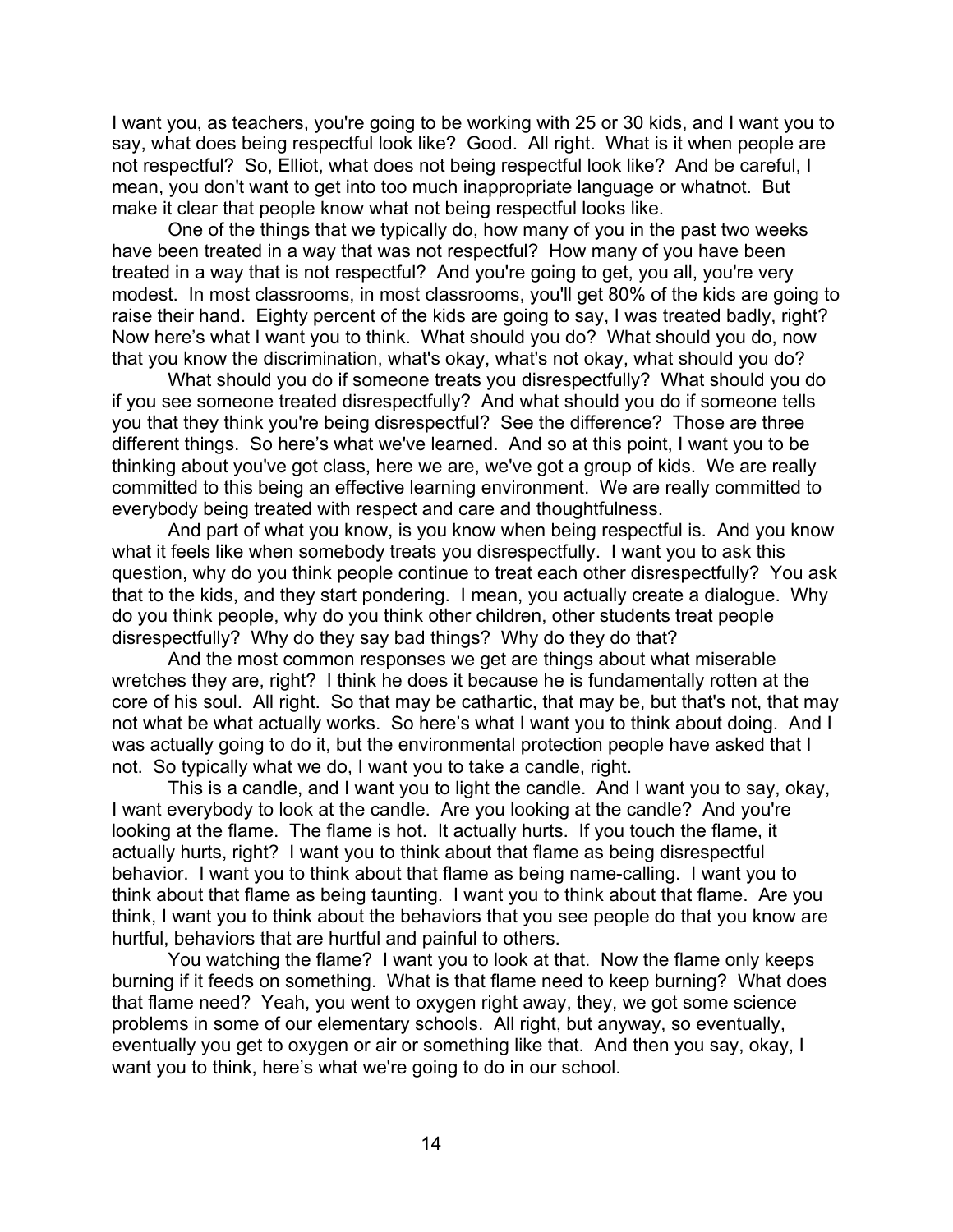You ready? Everybody here, I mean, this works, I've done this both in elementary and, I haven't done it in high school, but I've done it in elementary and middle school. I want you to watch this. I'm going to put this over, now watch, if you take away the oxygen, the flame doesn't go right out does it? See, it's still going, but keep watching, keep watching.

Are you watching? All right. Watch what happens if you take away the oxygen. The flame goes out. I want you to take away the oxygen that is maintaining disrespectful behavior in our school. Will you do that? Will you do that? And now I'm going to teach you how to do it. You ready? Why do kids engage in problem behavior? Why do they do the things that are so hurtful? They do it because they get attention, they get the popcorn, they get people thinking that they are more socially powerful, more socially adept. I want you to stop that.

From now on, here's the basic message. In this school, right here, we treat each other with dignity and respect. That's part of what being here is all about. And every single student in this school knows how to teach and treat people respectfully. You should not tolerate or put up with inappropriate behavior. So here's what I want to do. I want you it take away the attention that sustains non-respectful behavior. I want you to take it away. So what we're going to do is we're going to have something that is, and we use different words with different grade levels, but I want you to think of something that's easy. It's got to be really efficient.

It's got to be not something you do it this way with girls, this way with boys, this way in the gym, this way in the bathroom. It's got to be one thing, so one strategy. So here's what I want you to do. If you encounter something that is not respectful, I want you to tell them to stop. All right. All you do you just say stop. You don't say, the behavior you're engaging in is not consistent with the expectations of this school. I mean, seriously, one message, one word. And it, I want to again, those of you who are in elementary schools, we use stop a lot. Middle schools, we've shifted sometimes they just say, hey, enough. Right?

And the signal gets different, but part of what I want you to keep coming back to is just say stop. If somebody keeps going, you walk away. If they keep, then you come, and you talk to an adult. So the basic message is stop, walk, talk. Stop, walk, talk, yes. And in one elementary school, they actually changed it to stop, walk, squawk. But you can use it however you want. The message is pretty simple. And in part, if you do it well, if you do it well, then part of what we need, I want the stop message. I want the stop message to have two forms, a word, a single word, and a gesture.

So I want you to be thinking right now, a word and a gesture, a word and a gesture. And in most cases, it can be something like this. We've used stop, right? You can come up with lots of variations, but the key is everybody's got to use the same one. Don't leave it to their own, otherwise you'll get middle school students with this, you know, and so. No, I mean, come on, you've been there. Okay. Part of what we've done, we always go to the students. What would be a way in which you tell somebody to stop? I mean, how would you do that?

How would you set it up? And I want you to think about what you've just done. The real skill is teaching the discrimination, what's okay and what's not okay. The second thing that's critical, I want you to understand why you're doing it. I want you to take away the attention. If what you do, if you look at your friend and say, I don't like the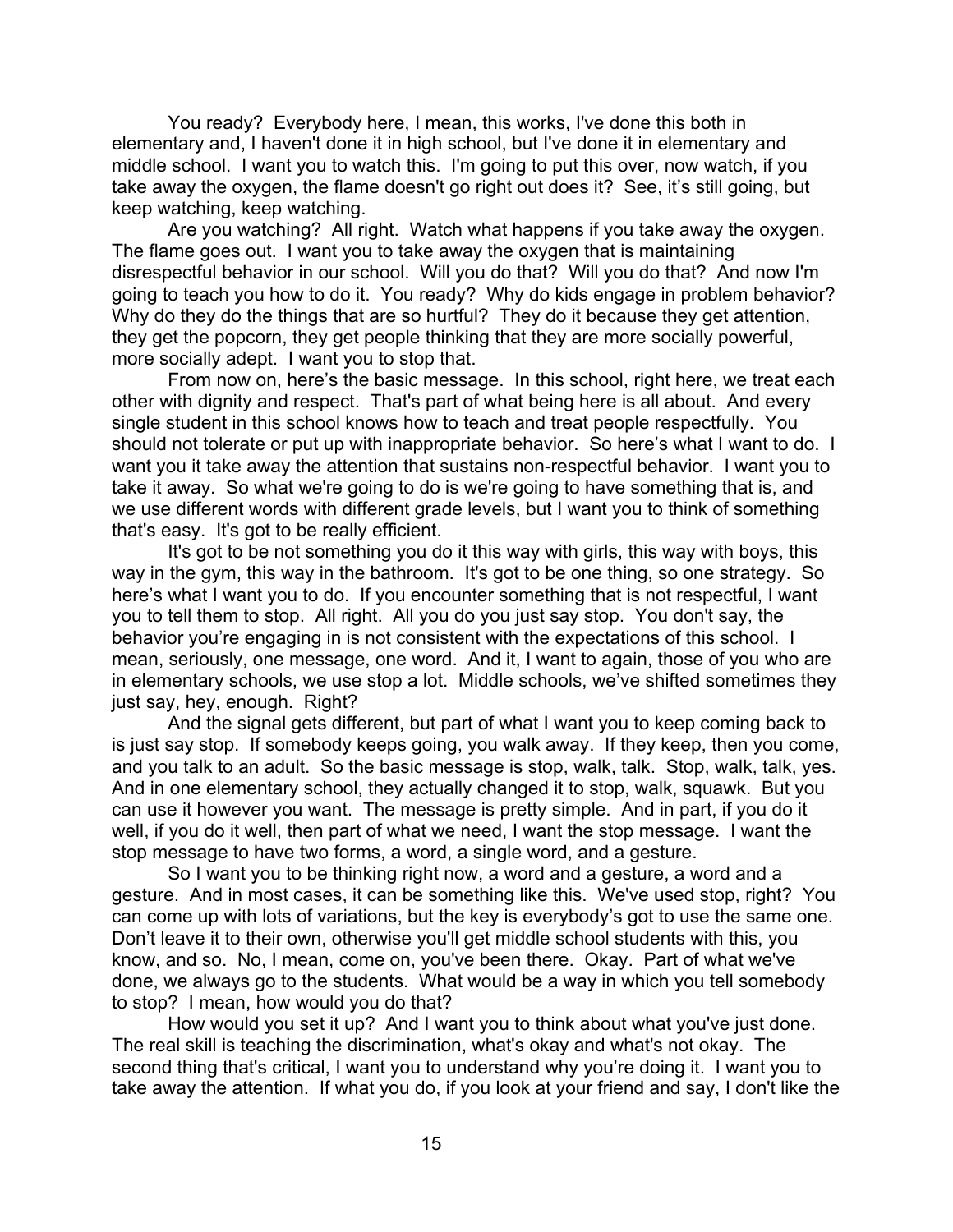way you're behaving, and I'm not going to give you any attention for that, and I think it's really inappropriate . . . that's not it. That's giving attention.

I want you to stay stop. You just say stop. And I want everybody to know what it looks like. And part of what, and the fascinating thing, and this the point, I mean, one of the things, I'm going to actually ask you to practice this a little bit, because the fascinating thing is you think, okay, duh, that sounds pretty easy. It's not. It's not because what people want to do is they want to do, stop, right?

I want it to be, you know, everybody's watched the *Green Hornet* and *Superman* and *The Lone Ranger* and whatever, right? And they want to do something to that miserable wretch. So basically you just say stop. Voice tone is important. You don't hit them by saying stop, right? But you do need a gesture. The gesture itself is irrelevant. The key is that everybody knows what it means.

What's the signal? What's the word? What's the signal? What's the word? Middle school, right? You don't have to say the word. The reason for the gesture is kids will have difficulty in hard situations. They need something that is, that doesn't require social skills they don't have. It's best if you give them the two, but don't avoid having a gesture. Don't have the word be a paragraph. Have the word be something that's simple and clear.

Second part, all right? If it doesn't work, if the people, if somebody doesn't stop, then you walk away, right? Remember that walking away removes the attention. And if walking, if somebody keeps pursuing you, then you come, and you talk to an adult, so simple message. Remember, this is not designed to take care of Attila the Hun. This is designed it take care of 80% of the bullying behavior that you see within schools, 80% of the bullying behavior that you see within schools. Now a couple of things that I want you to think about it.

One of the, if you at all have experience with young kids, you're already worrying. You're worrying about all the ways that this could go wrong. And one of the ways is, the last thing I want to do is to teach people to come to me and tell me that Donna is being mean to them, right? So what's the difference between tattling and reporting? So this is a big deal. Remember the part about what you teach the adults? So Elaine comes up to you. Elaine comes up, tears streaming down her face. I've been morally, physically, humiliated and offended, right?

Donna has been mean to me once again. The difference between talking and tattling, the difference between coming and telling, and the first thing that I am going to say is, did you tell her to stop? Well, no. Well, let's practice how you tell somebody to stop. So show me, right? Show me how you would tell somebody to stop. And you will already have done that. In fact we're going to, I want you to start thinking about who you're going to, who you're sitting next to, because I'm going to ask you to actually do this with them.

It's important for you to feel it in addition to do it. So I want you to be, we're going to just use this as the stop signal. But I want you to understand, for the adults, we've got to teach adults what's the difference between tattling and reporting? If you're reporting, you've already told them to stop, and they didn't stop, right? The other thing that's great is, when you call Donna over, you say, Donna, can I see you for a minute. Donna, come here. And then what's the first thing that Donna says?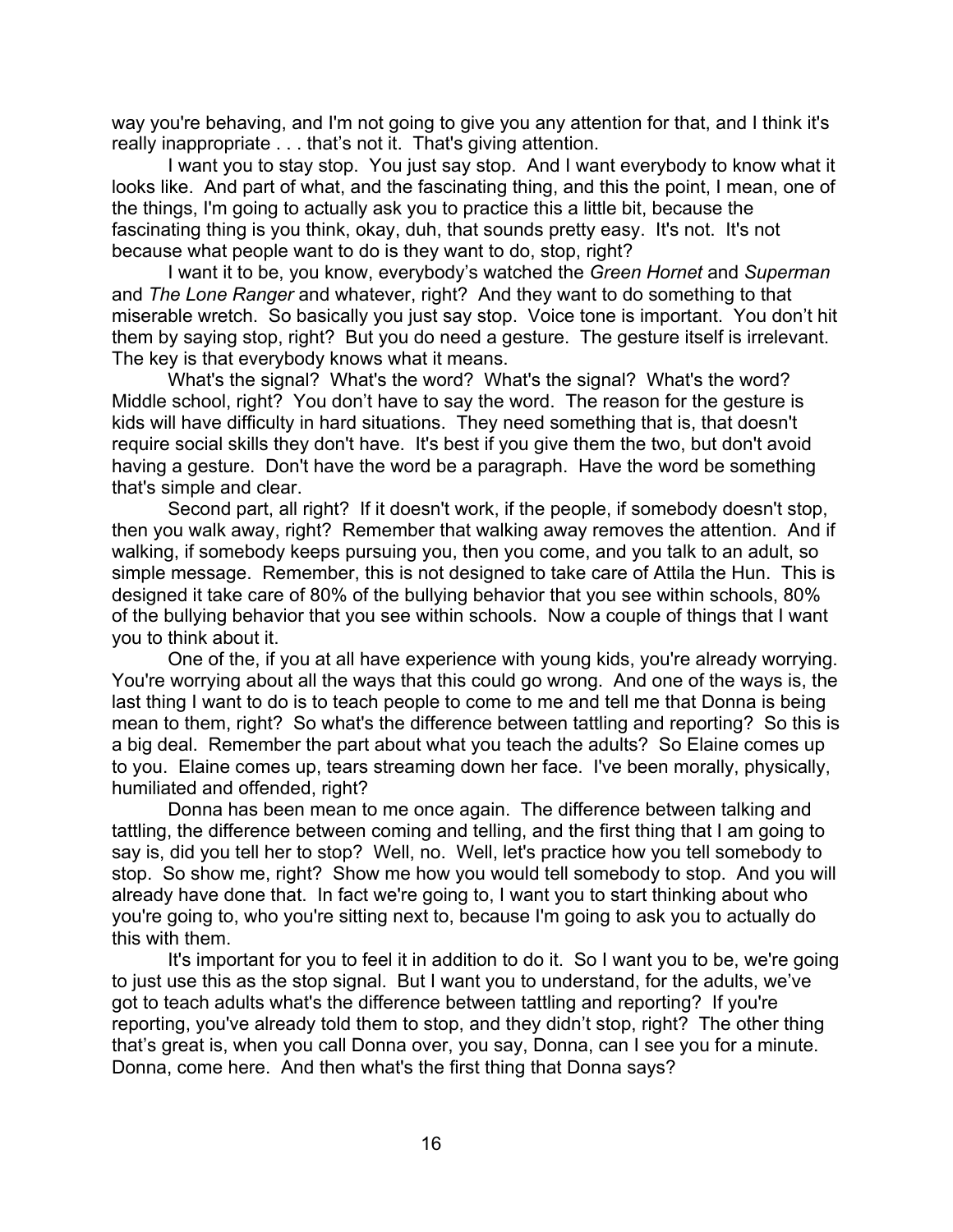I didn't really do it. I didn't do it, I didn't do it, I didn't mean it, or it wasn't a big deal. In fact one of the great things, one of the consistent patterns about bullying, is, oh, come on, we were just teasing. It's really no big deal. It's no big deal. And in fact, again, a guy named Hill Walker, who's done a great deal of research on this stuff, tells the story. He was watching a fourth grader who was engaging in high rates of aggression on the playground. And he went up, and the observers were watching, and Hill happened to be there, and this kid was playing around, he grabbed this other kid and put him on the ground, smashed him in the face three times. And the teacher ran over and pulled the kid away.

And he was still trying to do the fighting and started walking away. He was going once again to the bench where the bad, you know, the group W bench, right? And so he was being taken, and Hill walked up, and he said, why did you do that? Why were you hitting him? And the kid said, it's recess, no big deal. That's what we do at recess, right? So one of the messages that you get over and over again is I didn't do it, I didn't mean it, it was no big deal, they're making a big thing. Here's what I want you to do. I want you it cut through all of that. Did she ask you to stop?

Yeah, but I really didn't. Did you stop? I really don't care what you did, cowboy, if she tells you to stop, you stop. You got it? Now let's practice that. Let's practice what it means to stop. So in part, if we're going to go through that, you've got to teach each kid what to do. You've got to teach what to do if you're treated disrespectfully. You've got to treat, you've got to teach what you do if you see someone treated disrespectfully, and you've got to teach the third skill, what if someone tells you to stop?

 So once you do the curriculum for the kids, right? We've got the flame, right? You've agreed we're going it take away the oxygen that maintains disrespectful behavior. So there are three skills I want everybody to have, ready? Skill number one, if someone treats you disrespectfully, I want you to say stop. So everybody show me right now. Ready? One, two, three, stop. Great, okay. And you're going to practice that in your groups here in just a second, but it's simple. Notice that you didn't scream it, tone of voice is important. You just tell somebody to stop. Here's the second skill, much more complicated.

Second skill, if you see someone treated disrespectfully, it's not you, you see someone treated disrespectfully, I want you to say stop and take the victim away. Do not engage in dialogue. Do not engage in debate. I want you actually to remove the person who's the victim. And we actually learned this by watching middle school girls. Middle school girls are both the most empathic and the most cruel.

I mean, it's fascinating. You can learn a lot. Some of it you want to know. Some of it, you don't, but, okay. I mean, seriously, so in part, here's the thing, if you see somebody threaten somebody else about taking their popcorn, you say stop, and you take the popcorn person away. You actually physically remove them from the situation. And in some cases, the victim is sort of into the situation. The victim over and over again is more rewarded by your attention than they are by the alternative.

By giving the victim attention, you have just made things happen. So first skill, say stop. Second skill, say stop and remove somebody else. The third skill, if somebody says stop to you, what do you do? Do you feel morally offended? I mean, what do you do if somebody says stop to you, I want you to stop what you're doing, I want you to take a deep breath, and I want you to go about your day.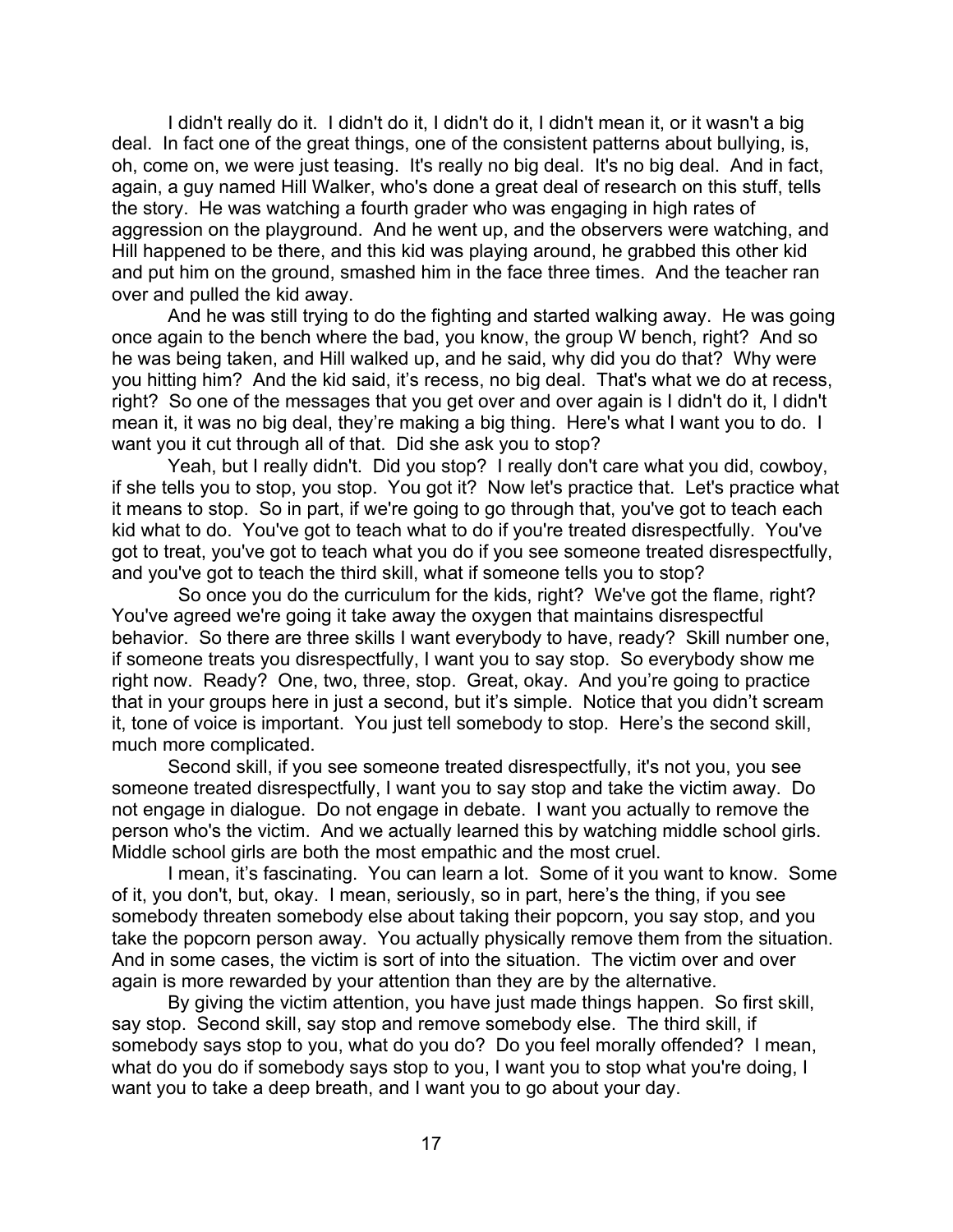Now the key to this, this is really important, the key to this is everyone must practice being told to stop when they're not in an aroused or anxious situation. So they've got to, and not just once, but multiple times. So part of what you're doing is you're teaching this basic rule. If someone asks you to stop, you stop. And here's another thing I'm going to tell you, 80% of the kids in the class will be asked to stop this year. Eighty percent, almost everybody is going to be asked to stop.

One of the things I want you to learn is I want you it learn both how to tell people to stop, and I want you to learn how to be gracious when somebody else. If you are being respectful, if you're considering how your behavior affects those around you, then you will stop when somebody says stop.

In fact what I want you to do, right? I want you to stop what you're doing, and we actually in some cases actually teach looking down, but not everybody likes that. Take a deep breath, and just go about your day, right? So if somebody tells you to stop, right, go about your day, no big deal. So there are three skills that everybody is expected to have. Tell somebody to stop, tell somebody to stop and remove the person who's being attacked, and if somebody tells you to stop, stop. All right?

So here's what I want you to do. I want you to stand up. We've been doing this for over an hour, time to stand up, all right. I want you to find a person at your table, and if there are three of you, trade off. On my signal, here we go, we're still paying attention. Attention up here, three, two, one, okay.

On my signal, I want you to ask, figure out who's going to, one person, you're going to, person A is going to ask person B to stop. Then you're going to have person B ask person A to stop, ready? So we're going to do it. The thing is, voice tone is important, do not call people names, do not do any of it, okay. This is just practicing doing stop. Okay here we go, ready. Wait, wait, wait, three, two, one, this is easier to do when you have a class of 25.

It's always harder, listen, it's also, it's also harder to do with the teachers than it is with the kids, all right? So here we go, first person, so figure out who's going to be doing stuff first, ready? Three, two, one, stop. Excellent. Nice job. Okay. Shift roles, shift roles, ready, here we go. Three, two, one, stop. Okay.

Now stay exactly, I want you to shift roles again, this is now, I want the person who was asked to stop, I want the person who was asked to stop to visibly take a deep breath and take a step back. We don't have time to go about your day, okay. So here's what we're going to do. Person A will say stop. Person B will take a deep breath and take a step back. Ready? Okay. Three, two, one, stop.

Here we go, back up here. Change roles. Change roles. Okay. Three, two, one, stop. All right. Everybody, please sit down. Are you having way too much fun? Here we go, back up here, three, two, one. Now you've got another task. You've got another task. I want you to do two things. I want you to do two things. Thing number one, I want you to think about the age level of the people you work with primarily. I want you to think about the age level of the people you work with.

As a table, as a table, I want you to come up with a signal that you would use in elementary and a signal that you would use in either middle or high, a signal that you would use in elementary and a signal that you would use either in elementary or high, make sense, the stop signal. The second task you've got, the second task is I want you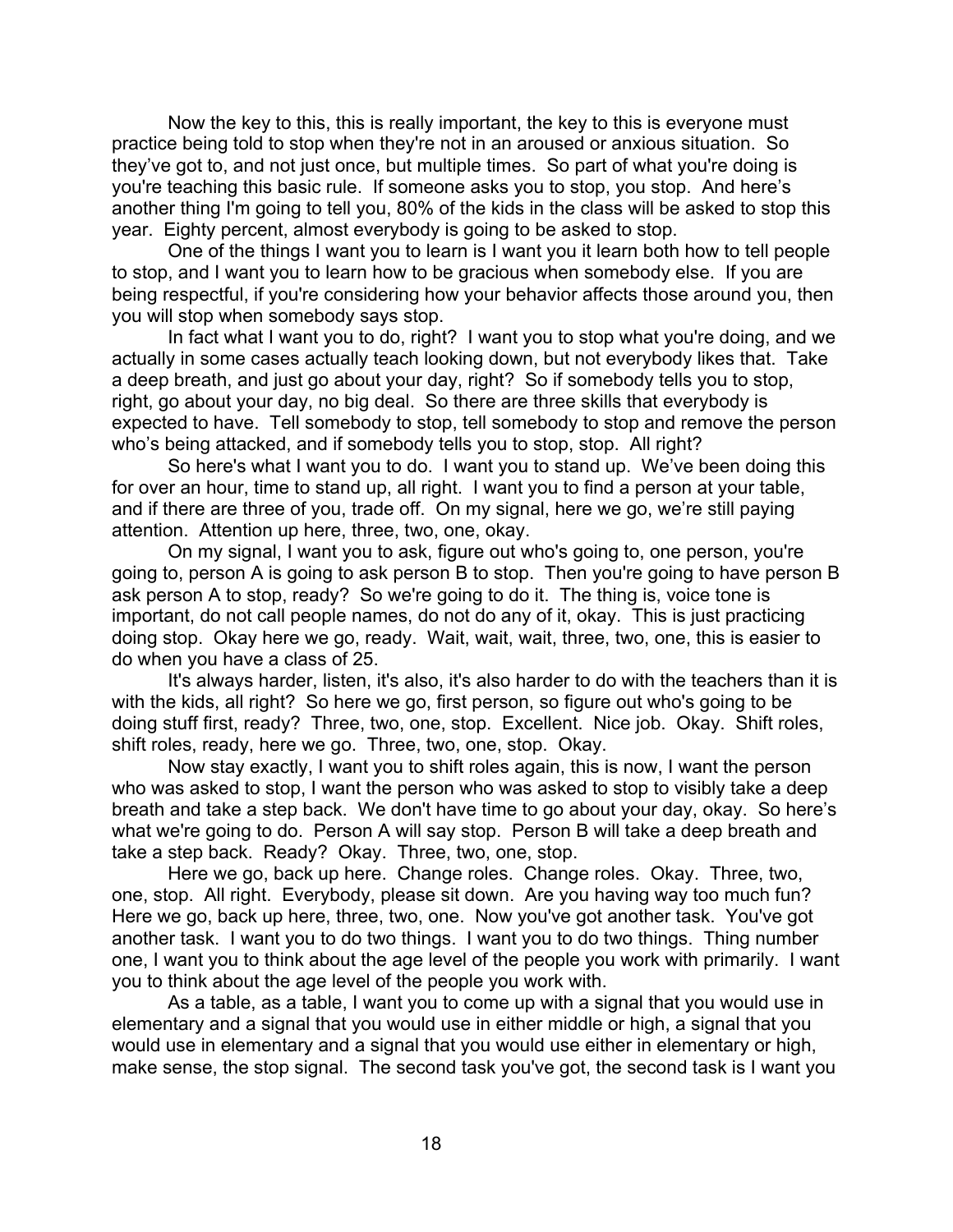to think about how this would apply if you were doing name calling, threats of violence, and now I want you to add passing of notes.

And at this point, I want you to think about physical notes, we'll come back to the cyber thing as soon as we're done. And as you're thinking about this, think about situations where this would be troublesome or what it, in your school, where would you have trouble with it? So you've got two tasks. You're going to have three to five minutes to do this. First is, what would the signal be? Second would be, how would it be applied under these situations? Do you have questions? Go.

All right, three examples, so three people who could stand up and say, here's the signal that we came up with. Do I have a volunteer? Volunteer? Yes, please stand and show us what the signal would be.

**MAN:** We decided . . . elementary . . .

**DR. HORNER:** Excellent message. So the message is, this works perfectly fine at elementary school, but in part, the idea needs to move into middle school or high school, but people would almost want to have something that was more appropriate. So going like this or going like this would be ways of showing to stop. Don't make it too complicated, don't get into a flagging system, but remember you can, all right. Second example, yes, please, stand, please.

**WOMAN:** . . . rather than the . . . the hands and the face . . . he was going to hit me, so I hit him back. He touched me . . .

**DR. HORNER:** Great, okay. So using the sign language for stop, which is perfectly fine, right? And in some ways being worried that this almost is perceived as an aggressive behavior, right? Perfectly fine, perfectly fine, one more, please.

**WOMAN:** We had that same dilemma, but we could see the little spice . . . but we thought that stop is universal. Any language, this, anyone . . . so what we thought of was teaching children stop is here. It's in your space. You are stopping the person from touching you. You're not trying to stop that person. So this is, and we're going to say to stop. We were concerned about it because . . . the arm is going to stay bent and your hand is in your space.

**DR. HORNER:** Excellent. Okay. So the message was you stop, but you stop by putting the hand in front of yourself, not out here.

**WOMAN:** What it could be because another thing we thought of . . . cafeterias. We thought nightmare, stop, walk away. We envisioned 300 children walking. So we kind of struggled with that and just, it's a stop and just turn or move away, and then get assistance because the walking could, it probably depends on where you are . . .

**DR. HORNER:** You know, the thing that is neat, so the message was it can be stop, turn away, and then come, perfectly fine. The thing that's nice about that, the thing I want you to really take away, notice how the logic is consistent with the idea of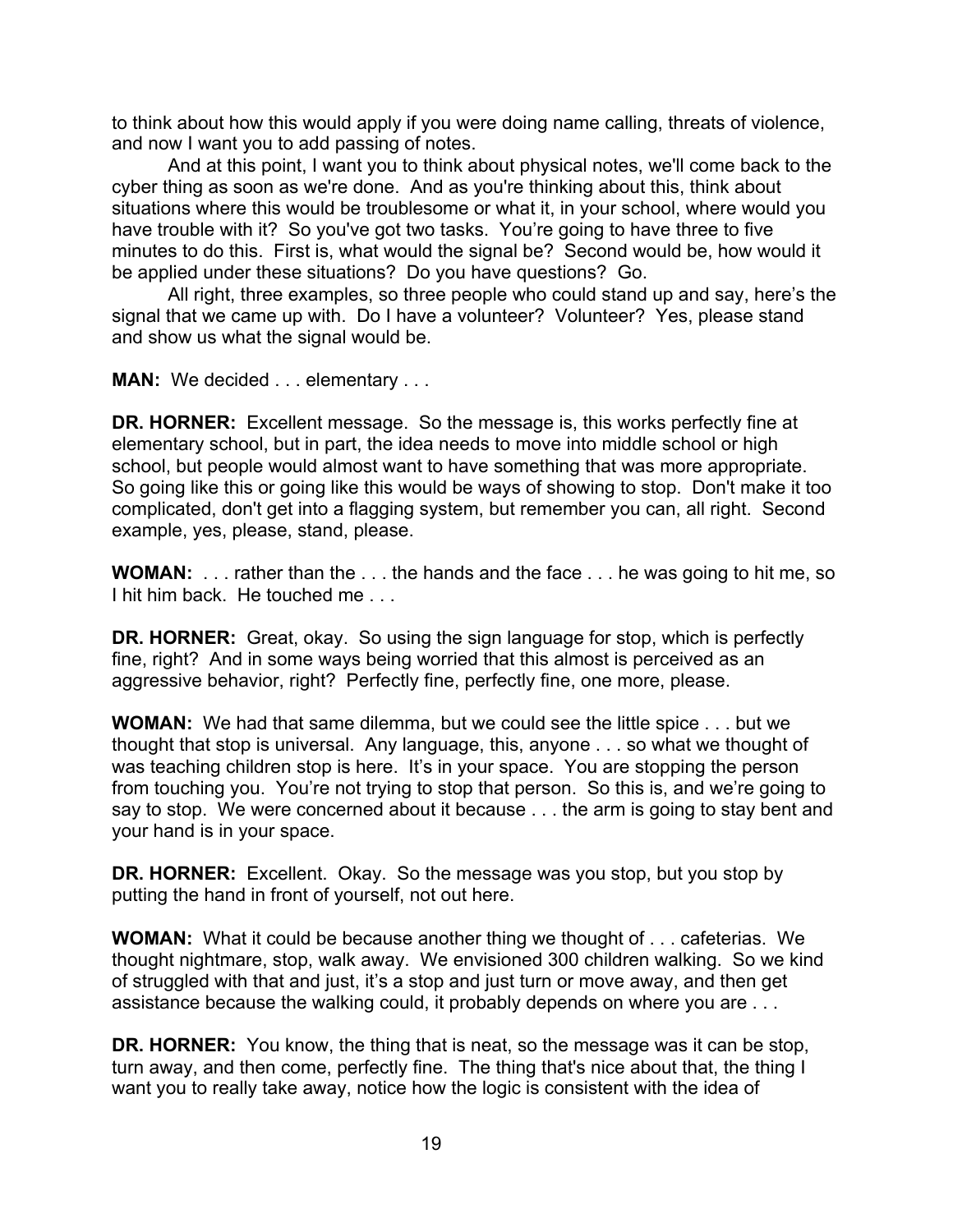removing attention. The important thing is not whether you turn or walk away. The important thing is whether you remove the attention. The reason for walking, we actually, ironically, we started with turning. And we found that victims too oftentimes had difficulty turning away without saying something back.

And the, the actually creating a physical space assisted us in decreasing the likelihood that the victim would react. Because bullies are oftentimes very, very good at giving the stinger that's hard to ignore. So it was, I mean, you can try that. You can see how it works, you can see, but I really like the idea about saying it's a stop signal in front of your chest. And for what it's worth, the thing I really like is I just did this in Oslo, in Norway, and you're absolutely right. I mean, you can do it in many, many different languages, and people lock right into it. So nice job, one more. Yes, please.

**WOMAN:** We talked about . . . pointing to yourself . . .

**DR. HORNER:** So that's great, so you say, look, this needs, you need to think about others, right? I like it. Very nice. Okay. Yes, please.

## **MAN:** . . .

**DR. HORNER:** She was going to stand up and sing *Stop In The Name of Love*, but we didn't have time for all of the, for the full dance routine. Okay, all right. Part of what I want you to think about, we appreciate your restraint. Okay. First off, I want you to feel, come back together, please. I want you to feel how simple this is, right? I want you to feel how simple this is. I also want you to start thinking, I want you to think about the extent to which you're teaching kids not just a simplistic behavior, you're teaching them a complex rule.

One of the other things you're teaching is the expectation that if someone asks you to stop, you stop. And I don't want you to underestimate that, that practicing of take a deep breath and step back, it felt a little awkward, didn't it? I want you to do it again. I want you to do it again. I want you to do it tomorrow. I want you to practice it until you get fluent at it.

But I want you to really think about third-grader who's taught stop, walk, talk, how she goes from being a third-grader to being a fifth-grader, how she goes from being a fifth-grader to being a ninth-grader. And how when she's in tenth grade and somebody starts approaching her in ways that she knows are inappropriate, when she says stop, she will expect them to stop. That is a powerful skill.

That is a message that you don't teach through a single presentation, but that you do teach by being part of a district that's adopting something where everybody is expected to treat each other with dignity and respect. All right. Cyber-bullying, one of the most frequently, one of the greatest expansions in the approaches to bullying are kids going online, especially on Facebook, and saying, nasty and mean things about somebody else, very, very effective.

The thing I want to you think about is we, one, we don't know enough about this phenomenon that anybody can claim that they've get it all worked out. So the margin of ignorance is still very high. Everybody can come up with theories, but part of what we just did. One of the great things that we have at the University of Oregon is people who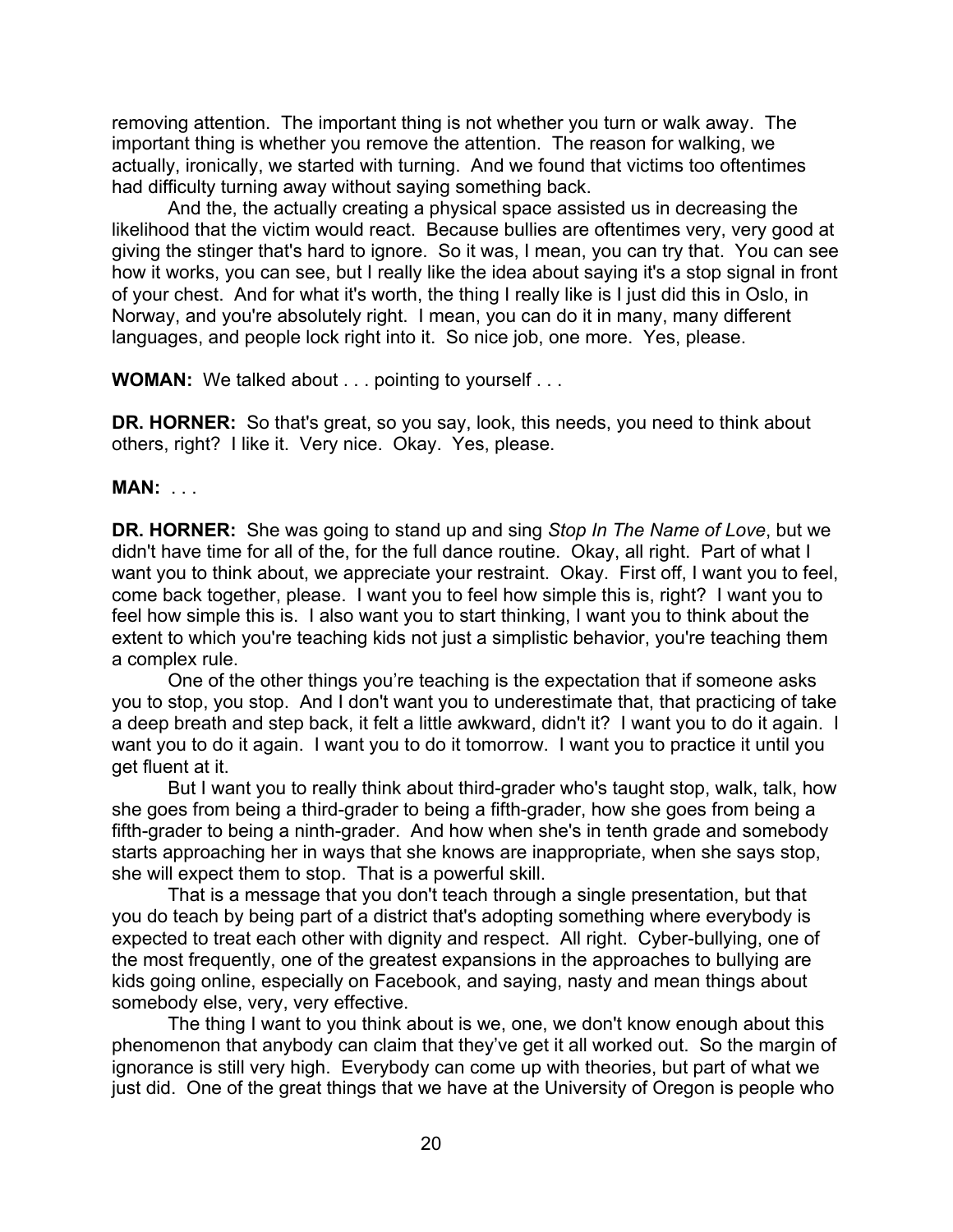use the Swiss information system, enter office referrals into our database. I actually have over 18,875,000 office discipline referrals. So in the last month, we went back, and we looked at the extent to which those referrals were focused on bullying. And part of what we found is we found these were the themes that we saw.

Theme number one with, the rate of office referrals for cyber-bullying is increasing in the past four years at an extreme rate, at a rate higher than any other problem behavior that we identified. Second, unlike other forms of aggression, this was one in which girls were more frequently identified than boys. Third, now this is really important, if the person was identified, and the school responded to one of the first three instances of cyber-bullying by a person, the likelihood that they would continue at least in that medium dropped way off.

A single response produced a dramatic drop, which is very different than physical confrontations on the playground, other places. And one of the things that we also learned is the efforts that we make in school, think about all the stuff that we're trying to do around building filters and creating rules and things of that nature. Basically the likelihood that we will keep kids away from the option of engaging in cyber-bullying is zero. All right. If the Chinese government can't do it, our districts are not going to be able to do it, all right? The Internet is power.

But one thing that we have learned, and we've done this in two high schools, think about this. If at the beginning of the year in high school, you were to send out a Facebook message to every student in the school who was on Facebook and ask them to respond to a survey on the kind of food that is going to be served in the cafeteria, on the social events that were going to be happening, on something that was related to some comment. Every kid who responds to your survey is now accessible to your Facebook page.

What that means, and this is actually very controversial, I mean, the reason that people use Facebook is because you have information access. But what that means is as soon as someone reports a cyber-bullying event, you then have access to their Facebook account, and you can go in and take a look at the extent to which they have actually been doing that. The removal of anonymity, the removal of anonymity has direct and rapid impact on cyber-bullying.

And in part, one of the messages is cyber-bullying is done by people who are not necessarily willing to do face-to-face bullying. And it needs to be treated as a different category. So I have real reservations about how much information you want to know, what's appropriate, and what's inappropriate. But in part, we, the basic message is we need to be part of rather than resist the information age, and the information age is really full of rapid access and rapid changes.

The thing that we've learned, do not ignore this stuff. If you, for example, you're teaching say stop, one of the things we did in one middle school, is the theme for that was spread no pain. Spread no pain. If somebody sends you a note, if somebody says something about somebody else, if somebody sends you a text, if that text is delivering pain towards someone else, you spread no pain. It dies.

Now we don't know the full extent to which that was effective. That came, by the way, from the students, not from the faculty. So that was a theme that came through, and it fit with their notions of being respectful, responsible, and safe. The place that I want to, that I want you to be at when we're talking, is I want you to have a sense that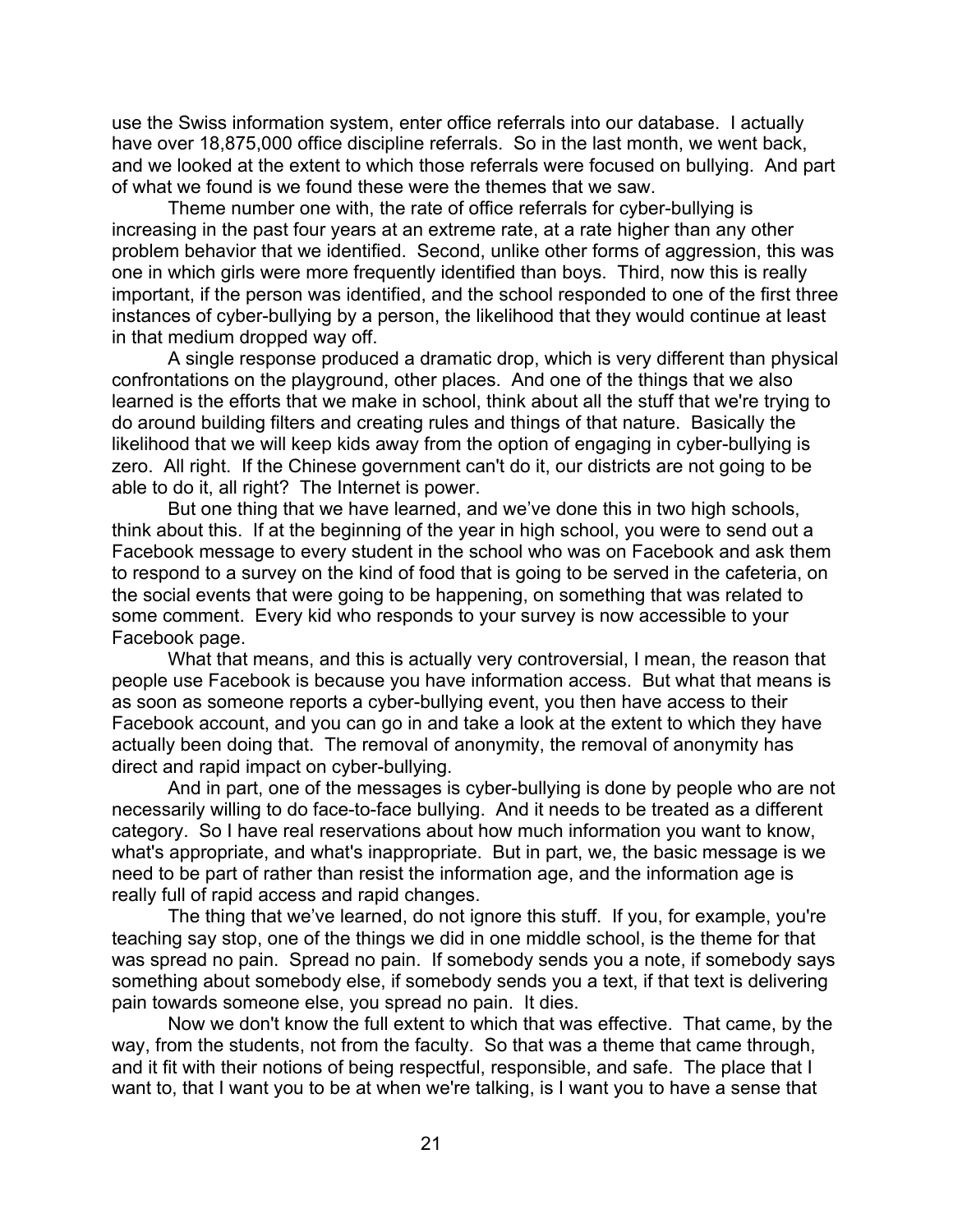when we talk about bullying, we need to do more than be unhappy about it. We need to use the skills that we've got.

I want you to have a sense that there are, in fact, strategies that we can use that we can make it work, that we can make this stuff fit. So first thing we do is you teach school-wide expectations. Second thing you do is you have all of the kids, you have a curriculum for teaching, for all of the students. Remember the part about staff. If you are the coach or the trainer, part of what you've got to be clear about is to what extent do we as adults expect kids and prompt kids and acknowledge kids to do the stop, walk, talk routine?

To what extent, if somebody comes and says Eric was mean to me, your answer is, did you tell him to stop? Don't get into, you know, unless, except for safety reasons, how you actually talk through all of the mean, nasty things that he did. When you talk through the mean, nasty things, you are actually rewarding tattling. If you go back to, did she say stop, did you stop? It makes it much more concrete.

Now again, this is not that easy. We were in the first elementary school where we actually did the initial research for this, the playground supervisors went through the training, mastered the skills, went back on the playground and did it exactly the way they had always done it before. Okay.

What we actually did is we took their lanyards and on the back of their ID cards, we actually wrote, did you stay stop? When a kid comes to you, look at your lanyard. Did you say stop, right? When he said stop, did you stop? So we actually wrote out that routine. We actually said, you know, did you, you know, you always ensure the kids' safety, but we actually walked through with them, did you tell them to stop? Did you walk away? Let's practice.

And so what happens was we taught the playground supervisors, the cafeteria monitors, and we recently did this actually in the bus. And there are complications. The bus driver, of course, can't do a routine while she's driving. But there are, the same kind of logic can work trans-situational. So the theme that I want you to take away, it's not good enough to just teach the kids. You need as the trainers and as the coaches, to keep coming back to how are we as adults following through and making this work?

You've got it reward appropriate behavior, you've got to look for ways that operate, and you've got to make it work. Now the data systems, remember, what are the two questions? Are we doing what we said we would do? Is it benefiting kids? Keep coming back over and over to, are these things working? If on a monthly basis, your faculty are looking at office discipline referral patterns, one of the things you want to do, pull out the problem behaviors that are most likely linked to bullying behaviors, harassment, name calling, the physical aggression.

You can pull those and bundle them, and you can actually show your faculty, what was the rate of harassment, fighting, and aggression before, and what was the rate of harassment, fighting and bullying after? We have over and over and over again, the message we get is when you show faculty their own data, that's when they start locking in. They'll trust you because you're a nice person, and they really want to be helpful in the beginning, but if you want it to endure, remember for a minimum of ten years, you need to build in the data systems that will make it work.

And in part, especially with Mary Ellen or in this case with Brian, there are the instances of Brian's aggression on the playground before we implemented and after we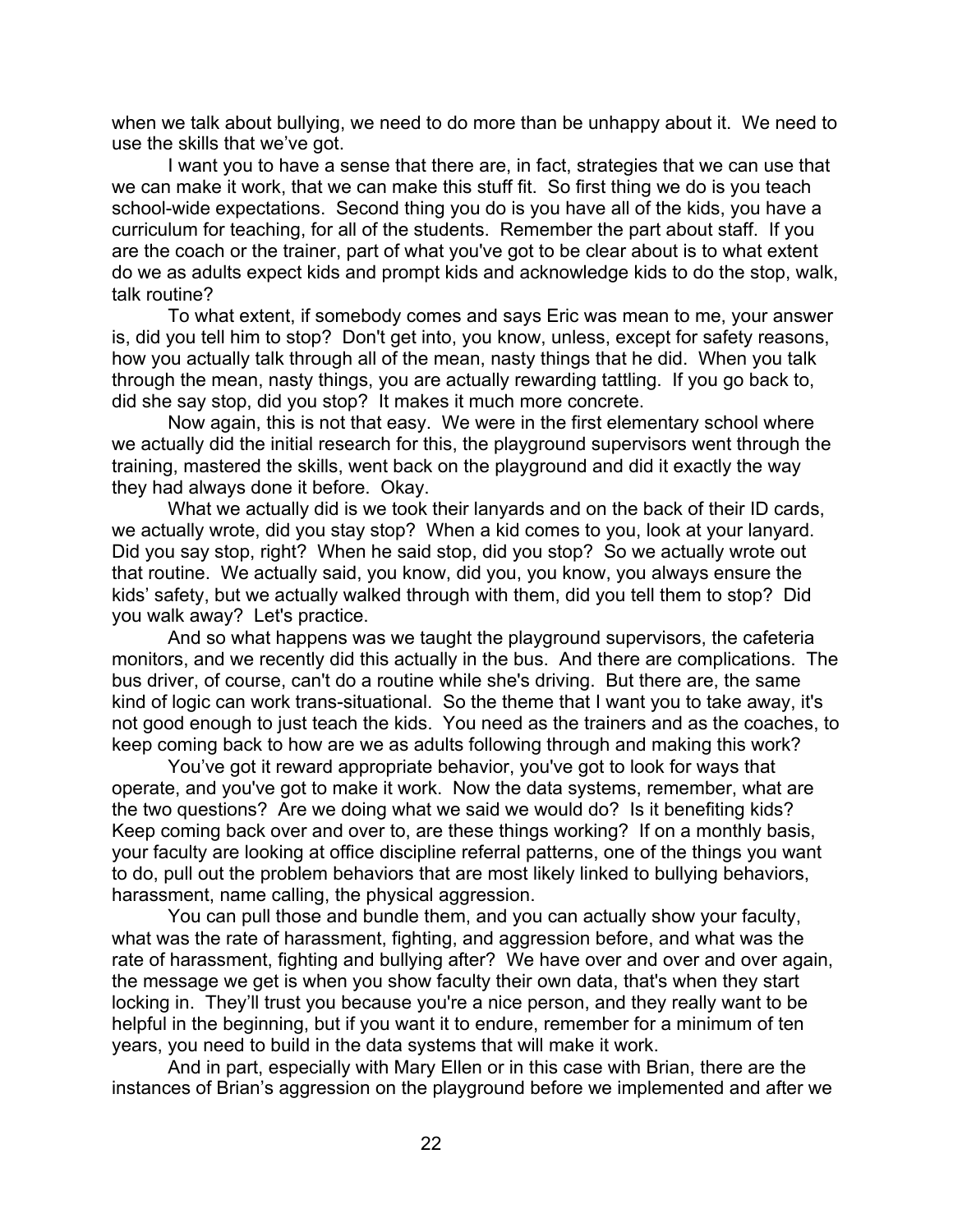implemented. So this is, now Brian was a kid who was on an IEP, so we were collecting more detailed data. But keep coming back. The other thing that I would encourage you to do, less so with first, second, third grade, more with middle school, high school, definitely with fifth graders, is think about doing something where you have a survey, and you can do it paper/pencil, although it's also very easy to use Survey Monkey and a variety. And you all are nothing if not IT savvy.

So has any other student treated you disrespectfully in the past week? Have you asked somebody to stop in the past week? Has anyone asked you to stop in the past week? Have you seen someone else treated disrespectfully by another student? See what you're getting at? Don't ask more than five or six questions. Make it simple. Always use the survey a minimum of three times within the year.

Don't do it just once. You want to say, do we have a problem and has it changed? When you do that, here's an example. These are, this is simply students indicating if they were treated disrespectfully. The data were collected in October, December, February, and April. The program was implemented November, December. Look at the data.

Now it could be this was just normal kids getting better during the year, but in fact, all of our data indicate they actually get worse rather than better unless you intervene. I want you to think about your school. Look at those data. Think about standing up in front of your faculty at a faculty meeting and say, this is what you did.

We want to create a school environment that is predictable, consistent, positive, and safe. We want to create an environment where kids are focused on learning academic skills, where they're clear about what the behavioral expectations are, where they treat each other and are treated by us with dignity and respect. They're telling us that we're being successful at doing that. That will make your staff feel phenomenally empowered. Okay.

Last piece, I want you to think about this piece about building the intensive supports. And I don't want you to walk away with the sense that, look, we did this, and Felix was still behaving like an alien, right? Look, Felix's primary mission in life is to prevent us from thinking that we've got it all worked out, right? And only people who don't really work on a regular basis with kids think that we've got it all figured out. For everybody else, you know that the margin for humility is high.

There will be those kids who need much more intense support. We are learning a lot, I mean, I've got it tell you. I actually sit on the National Institute of Health Study Section looking at the neurology, the psychopharmacology, the behavioral, the educational science that's coming out of the federal government. It's incredibly exciting. But it's also a long ways away from what we need. The margin for humility is high.

So for chronic victims, one of the things that we've learned, for examples, for kids who are either victims or perpetrators, one of the things in elementary school that I want you to think of, you practice the key routine just before they walk into the playground, the cafeteria, the assembly.

So for Elliott, Elliot is a primary bully target. He actually, he's developed this incredibly obnoxious whine, and everybody loves to hassle Elliott and get him to do this, you remember the whiny voice that just makes everybody both cringe and laugh? All right. Elliott goes to whine too fast. You've worked with Elliott, you know. Instead of doing that, what are you going to do? So Elliott, I want you to show me, if somebody is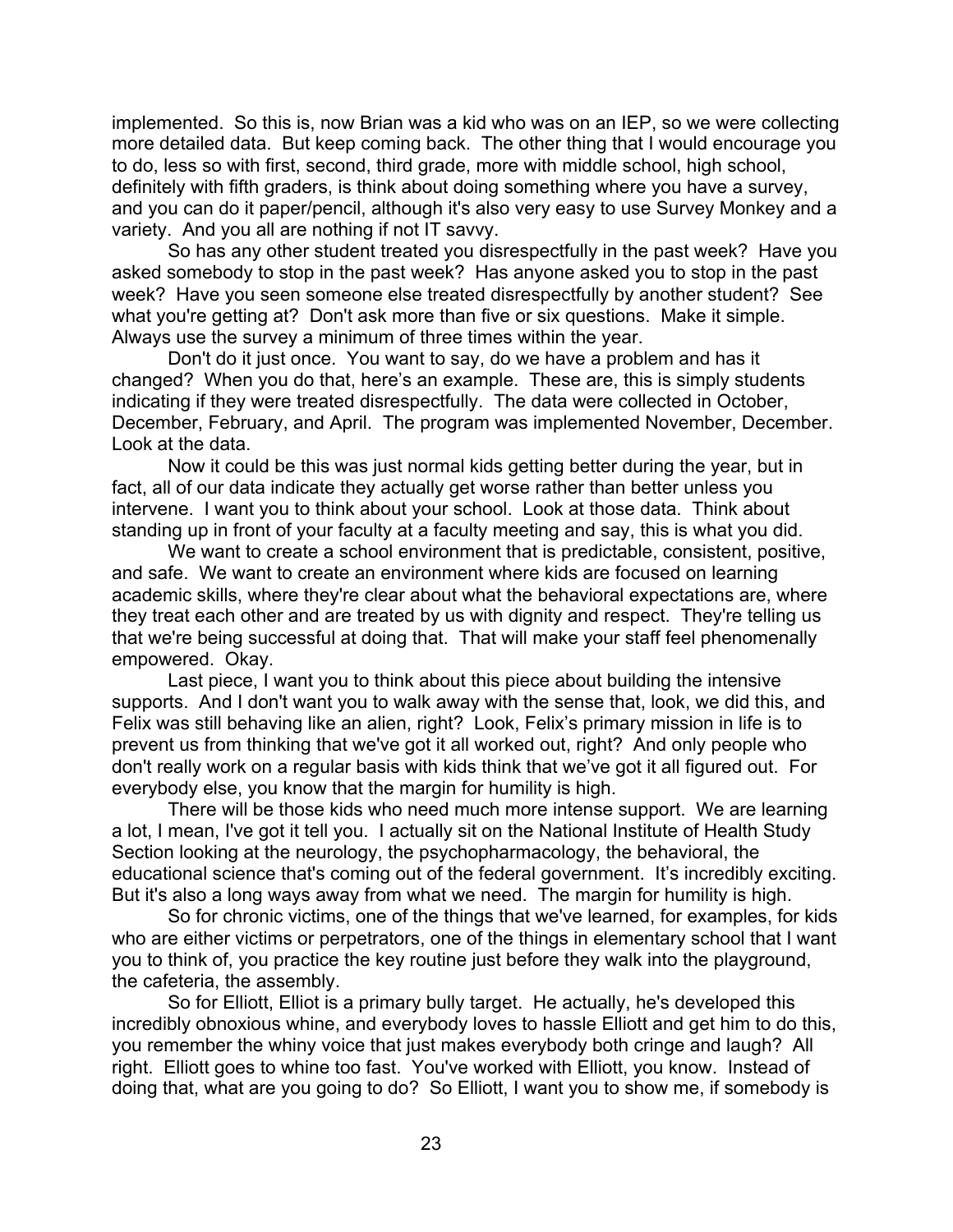disrespectful, what are you going to do? You're going to say, good. You're going to practice it, it's called pre-correction. You're going to practice doing it the right way just before you enter high-risk situations.

Pre-correction, we use it with math, we use it with reading, we also use it with social behavior. The other thing is with, with Delores. Delores is a major aggressive young lady, right? So with Delores we're going to say, all right, sweetie, if somebody tells you to stop, what do you do? Right? So if somebody tells you to stop, what do you do? You, yes, take a deep breath, good. So I want you to practice that. Right?

And it can't be something she's got to think about. It's got to be something that is fluent. You know the difference between sort of awkward skill development and something that where they've got it down. Just as with reading, you want that fluency, same with the social skills. You practice it with her just before she goes in.

For kids who need more, we're going to do full assessment, we're going to do a neurological, physical, we're going to do a functional behavioral assessment, we're going to design individual interventions. The individual interventions, part of what I can tell you is the success with high intensity wrap-around individual interventions is good. But they are expensive. We are not going to be able to do lots and lots of them, and you've got to know what you're doing. So the message is there are in fact answers.

The other thing is we can't rely on those high intensity strategies to make all this stuff work. All right. So some things I want you to take away. One is, I want you to say as with every single session that you go to at this conference, I want you to say, oh, that was the nice session, yes, I got good ideas. And then I want you it say, did they show us any data that documented a functional relation between what they were promoting and actual change and valued outcomes? Right? Okay.

And you can say it in a nice way, but the thing I always love, I always love, there's always somebody in the back, you know, typically with a mustache, who wants to raise their hand and say, do you actually have any data that support that? So here's a study. This is actually a research study as published in the *Journal of Applied Behavior Analysis*. It was done by a young man named Scott Ross who is currently a professor at Utah State University.

These are data for six kids across three schools. So I want you to look up there at the kids. You've got Rob, Bruce, Cindy, Scott, and Ken. Those of you going into graduate school, quick digression, do not give names of the problem behavior kids of your advisor, all right? Don't do that, all right. It's cute, it works for a little bit, but basically bad idea, all right.

So the, what this is a count of is we went into three schools that were going to adopt bully prevention and PBS. All three schools were already doing what you do. They had already defined and taught behavioral expectations. They had all taught being respectful. They had all basically built those systems in place. They identified, the administrators and the behavior support team, identified the two kids in the school who were most verbally and physically aggressive.

We kept track in the first ten minutes of recess, first ten minutes of the middle day recess, the number of office, the number of verbal and physical aggressions in ten minutes. So for Bruce, I want you to look here, this says, what he has about five office, five aggressive events in the first ten minutes. So that means he's hitting, kicking,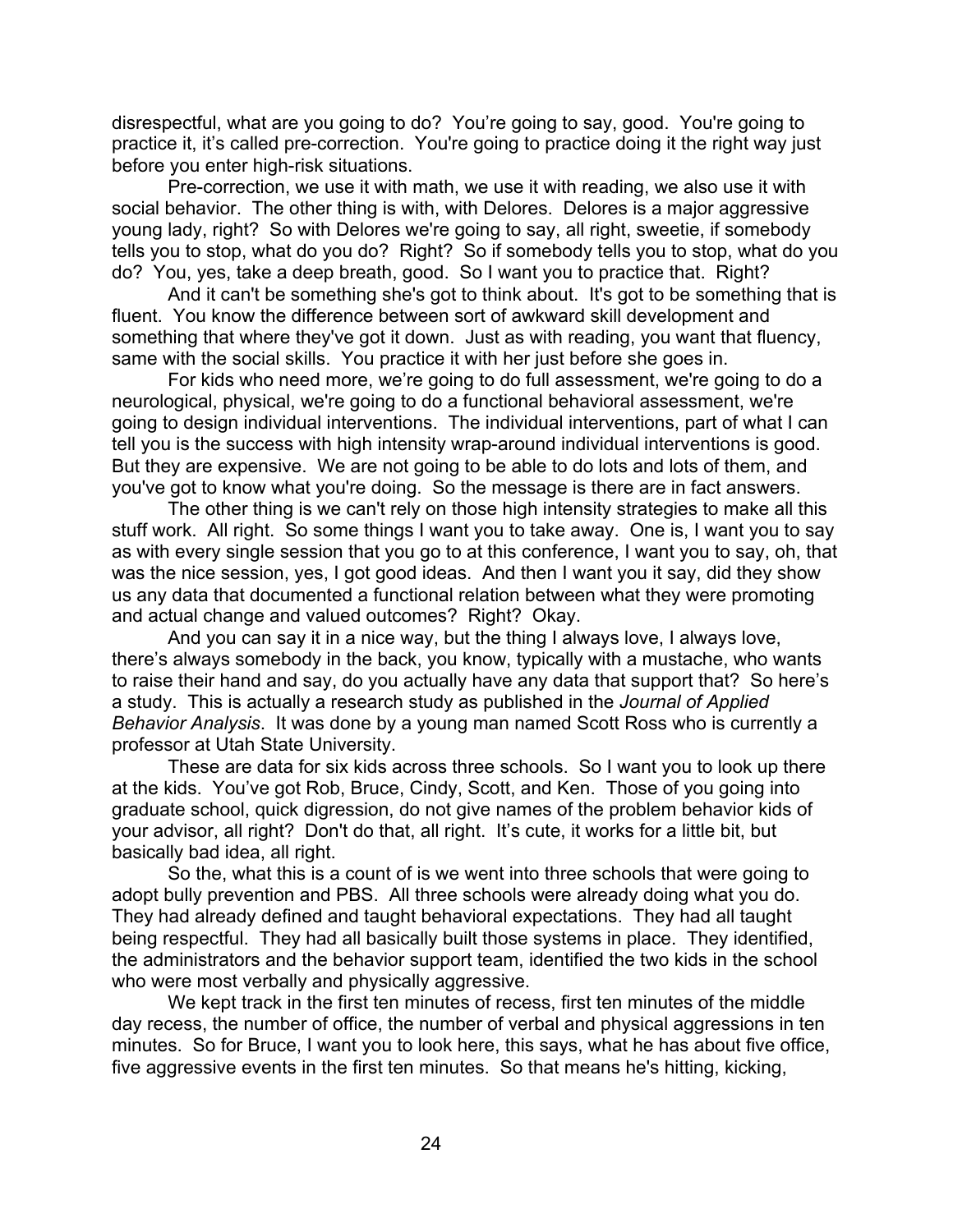biting, or doing something about once every two minutes. This is pretty high frequency aggression, agreed?

All right, the other than I want you to look at, look at Rob, and look at Bruce, look at Scott, what you are looking at are increasing trends. They are getting better. They're getting more fluent at being rude, aggressive, and inappropriate, right? We have, in base line, created an environment that is inadvertently providing deviancy training. And all too often, I want you to come back to how often we're doing that. Now the first line where it says acquisition, that's where the teachers were taught the bully prevention program.

The second little dotted line is where the staff taught the kids. So part of what I want you to look at, is look at both the trend and the level of aggression, decrease in trend and level. And in fact, for those of you who like numbers, that accounts for a 72% reduction in the aggressive behaviors of those kids who were identified as being the most inappropriate. At no point were those kids identified to the faculty, the student body, or their parents. Nobody labeled them as bullies.

Nobody denigrated, nobody gave them an IEP label. They were simply identified by the behavior support team for us as a research group. Make sense? All right. Now the real trick is did we change the social culture? Because this was not a matter in which these students stopped or decreased their aggression because they went through a routine where everybody was taught to stop, walk, talk. All the kids were taught stop, walk, talk. But part of what I can tell you, that will have zero impact on the kids who are engaging in aggression.

The thing that changes the kids who engage in aggression is the extent to which the other kids stop delivering pay off. So these are, this is a little bit more complicated. These are conditional probabilities. So see this is, look at the top where it says victim. In the first five seconds, after one of the aggressive kids was verbally or physically aggressive, what's the likelihood, in blue, before they were trained, in red, after they were trained that the victim would say stop, that the victim would walk away, and here's what is important, the likelihood that the victim would reward problem behavior.

So what I want you to think about, there is a dramatic increase in the likelihood that the victim would say stop, a dramatic decrease in the likelihood that the victim would reward problem behavior. These are the same data, only these are for the bystanders. Remember the bystanders? A dramatic decrease in the likelihood that the behavior would get paid off.

So part of what we're really emphasizing is if you're going it make this work, it's not just about finding the kid who's a bully. It's about actually changing the behavior of everybody in the school, much bigger task. That's why it has to be simple. All right, last little bit. We've got 7.3 minutes. How do you do this? How do you do this? If you're interested, if you're interested in actually putting this together, I want you to pull the data off the website, I want you to pull the resources.

There are several examples and summaries. There are one-page things that you can give to your faculty that are, what does this look like, and what are bully prevention things? There are things that you can use with the Legislature. Part of what I want you to do, don't adopt a package that you don't embed in what you're already doing. Be efficient. Be really, really efficient.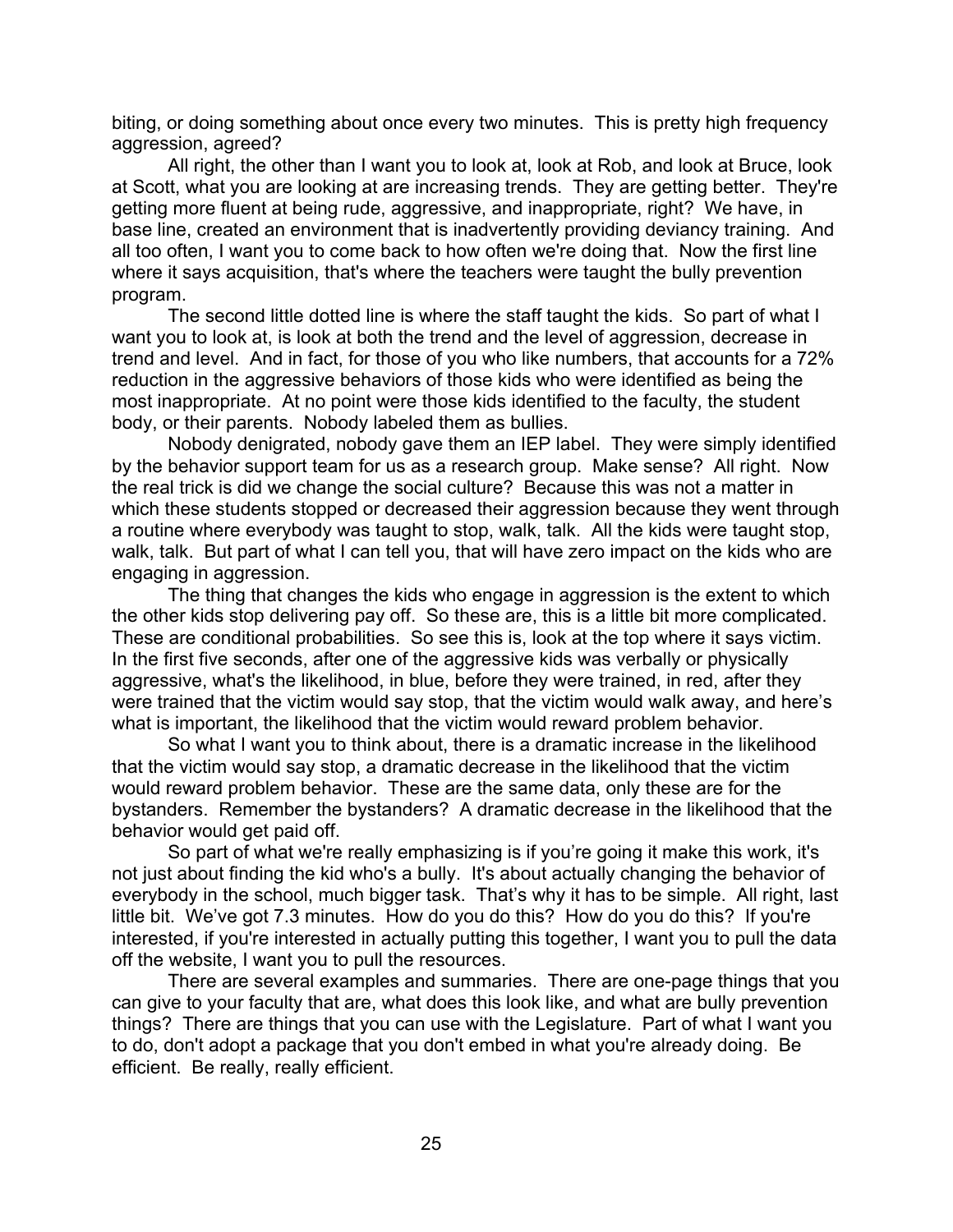Only, and there, I say that with tremendous admiration for the packages that are out there. I have not seen a bully prevention package that I didn't think offered some brilliant messages. You can take those messages and put them in what you've got. But don't do it as a Band-Aid or as a second thing. Make it part of your culture. Make it fit your kids, your community, your language, your families.

Expect the whole school to adopt it. Expect the district to provide the orientation, the trainers, the data system. So don't roll over. Go back to the district and say, come on, we want you to step up. We need this. We need to put it in place. So those of you in the back who are over 40 are going to have trouble reading this, but what I want you to think about, right? Now, that is actually, my cousin is an ophthalmologist.

At about age 40, you start getting, you start losing acuity. All right. What this is, this is a checklist that you can use for designing an action plan for putting this in place. You know how big we are about building checklists and action plans. So you always start by introducing it to the faculty. You have the faculty readiness. You build the curriculum.

Remember there are two curricula, one for the faculty, one for the students. You teach the faculty first. Why do we do it? How do we do it? You have them practice. Then the faculty, many faculty, don't have just your hero train all the kids. Have all the faculty train the kids. Why? Because you want it to be a whole-school phenomenon, right? Get everybody engaged. Get the custodian, get the lunch people, you know, if you can get the bus people, go there too. I mean, get people engaged in doing the training.

The part of what you're going it look at is once you've done the training, you need somebody, typically from the district. Those of you who are coaches, I want you to show up. Big thing, go to the cafeteria, go to the recess area. Watch and make sure that the faculty are following through. Don't say, what did he do to you? Say did you say stop, right? If you didn't, let's practice the routine. Walk through the how you practice the routine bit.

Build in boosters for the faculty, boosters for the kids. Build in strategies for doing the surveys so that you actually get data coming back. There are many manuals, materials that you've got, and remember all of these slides, you can either get from the PBIS website or from Ron in the site that's here. So the message from this morning, one, I want you to just be absolutely proud and delighted with yourselves for the accomplishment that you've got about building a school-wide positive social culture.

I want you to see that as a tremendous accomplishment that's a benefit to the kids, to their families, and to your faculty. Second, don't assume that simply getting universal tier-one systems in place is going to meet all of your needs. Keep focusing on the classroom systems and for focusing on that issue of bullying, here's what I want you to do. Check in with the kids. As adults, part of what we find, we as adults consistently underestimate the rate of bullying that is reported as going on. Check in with the kids.

Consider what we've just done today not as the solution, but as the smallest step that will produce the biggest effect towards a solution. This won't solve all of the problems, but we've actually done this with individual schools, with whole school districts, and with whole state systems. Part of what we see, it's doable, it works, and it can sustain. I wish you well as you go forward, and I wish you well in terms of dealing